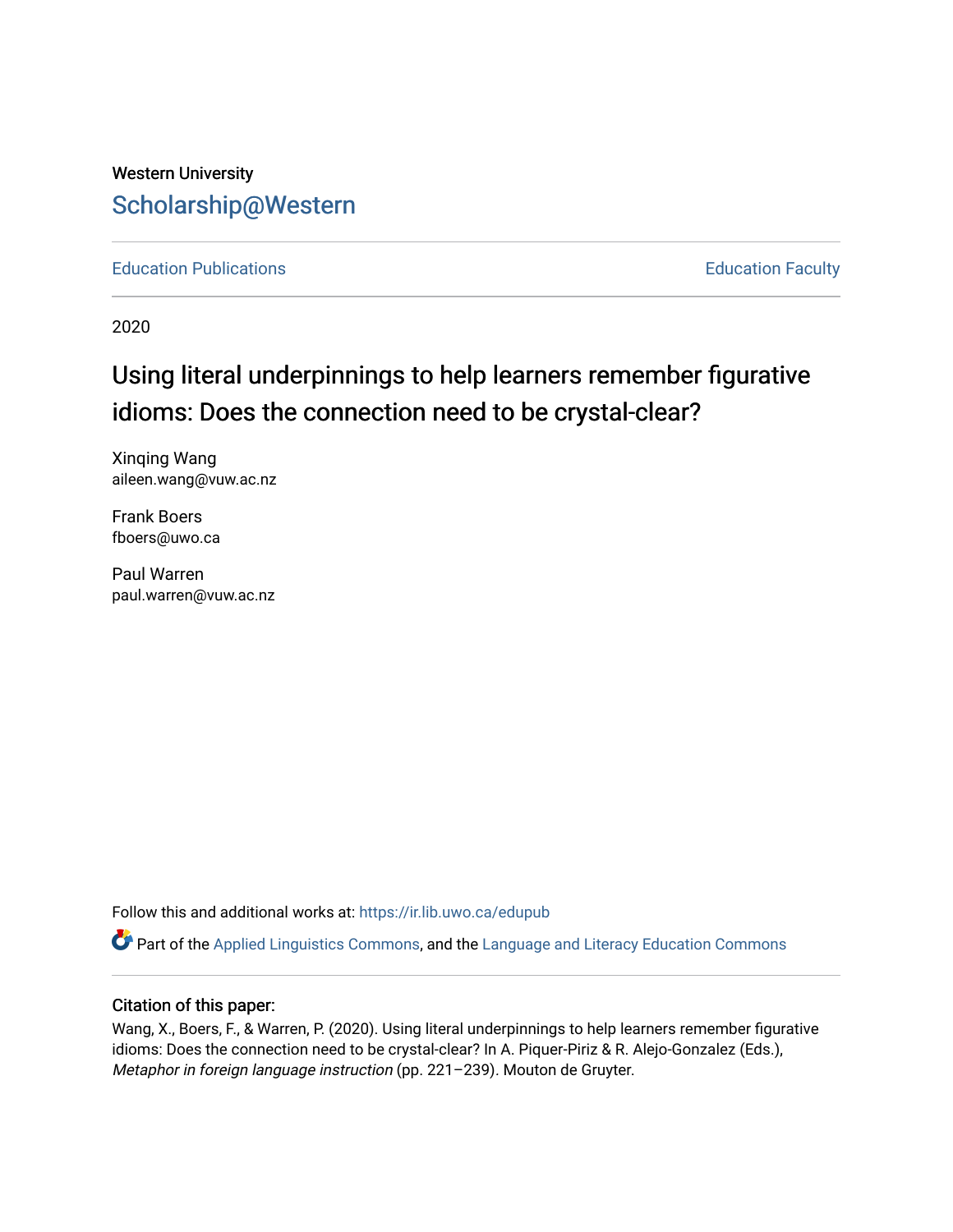This is a pre-final version of:

Wang, X., Boers, F., & Warren, P. (2020). Using literal underpinnings to help learners remember figurative idioms: Does the connection need to be crystal-clear? In A. Piquer-Piriz & R. Alejo-Gonzalez (Eds.), *Metaphor in foreign language instruction* (pp. 221– 239)*.* Mouton de Gruyter.

# **Using literal underpinnings to help learners remember figurative idioms: Does the connection need to be crystal-clear?**

*Xinqing Wang, Frank Boers and Paul Warren*

## **1. Introduction**

Several idiom dictionaries for language learners include information on the origins or literal underpinnings of idioms (e.g., *American Heritage Dictionary of Idioms* 2003; *Collins Cobuild Idioms Dictionary* 2012; *Oxford Idioms Dictionary for Learners of English* 2009, and https://idioms.thefreedictionary.com/). This suggests that many dictionary makers assume that this kind of information must be helpful or at least appealing to learners. Its actual benefits for language learners have not yet been thoroughly evaluated, however. One proclaimed benefit (e.g., Liontas 2017) is that information about the origins of idioms helps learners to appreciate the connection between metaphorical language and culture. Another proclaimed benefit—and the focus of the present chapter—is that awareness of their literal underpinning can aid learners' retention of the idioms (e.g., Boers, Demecheleer, and Eyckmans 2004). This expectation rests on at least three theories.

One of these theories is that knowledge of the literal underpinning of idioms renders their meaning more transparent. For example, taking a back seat in a vehicle implies that someone else will be at the steering wheel and will thus likely be in control. By analogy, then, the meaning of the idiom *take a backseat* to refer to one's nondetermining role in a project or activity makes sense against the backdrop of a more generic conceptual metaphor (Lakoff and Johnson 1980), according to which projects or activities are likened to journeys. In other words, the idiomatic meaning is *motivated*, to use a term from cognitive linguistics. If this indeed results in a clearer link between the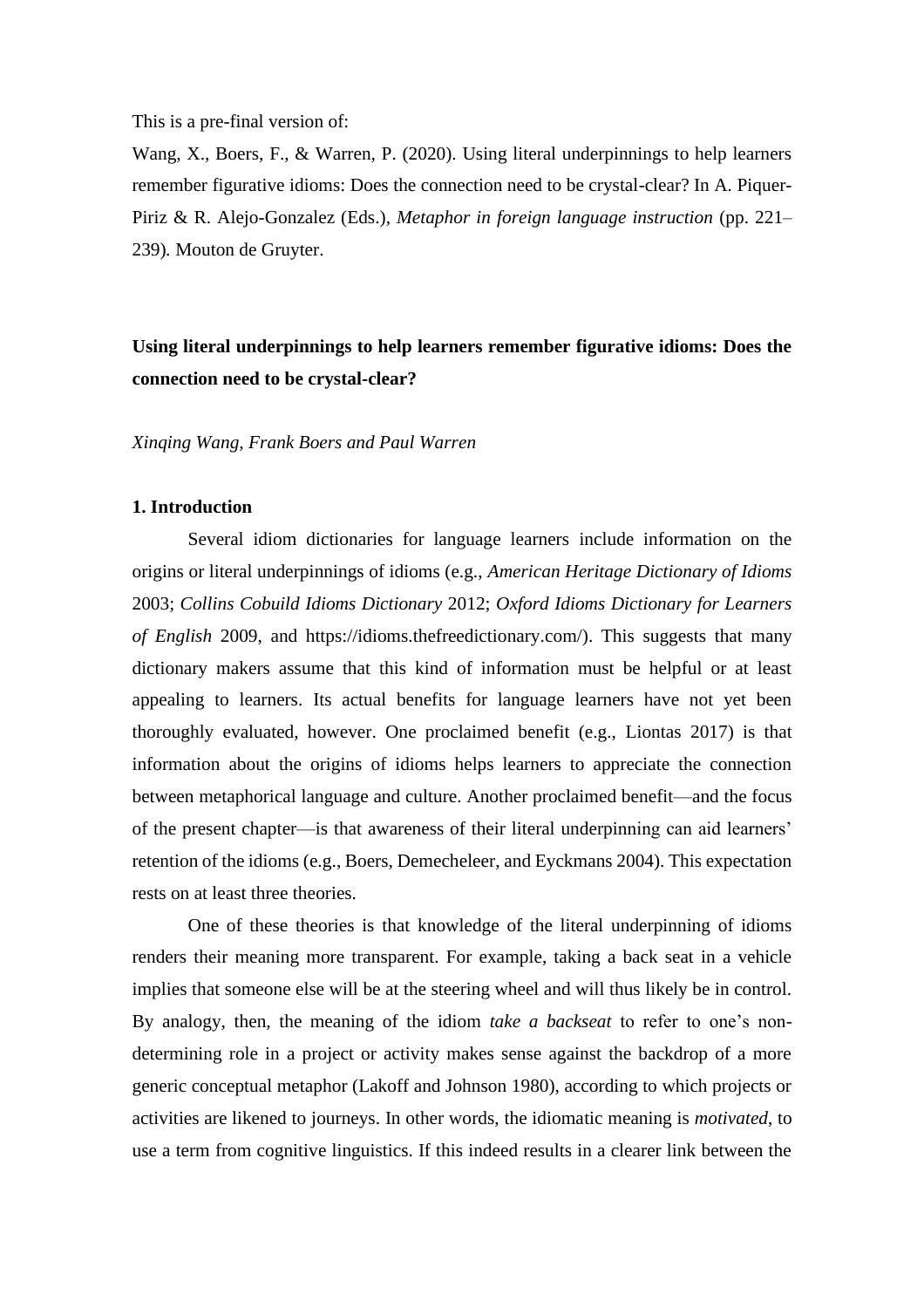form and the idiomatic meaning of the expression, it may be expected to facilitate acquisition (e.g., Steinel, Hulstijn, and Steinel 2007).

The second theory is Paivio's (1986) *Dual Coding Theory*, according to which concrete concepts (or lexical items with concrete meaning) are easier to remember than abstract ones owing to their imageability, i.e., their association with a mental image of the referent. Although idioms have abstract meanings, resuscitating the context in which they were originally used in a literal sense is likely to evoke images of concrete scenes, and this may thus render them memorable.

The third relevant theory is Levels of Processing theory (e.g., Cermak and Craik 1979), according to which "deep" processing creates stronger memories than "shallow" processing. Mental operations – called *elaborations* – that build rich semantic associations around lexical items are considered deep in this model. Connecting the meaning of an idiom to its literal underpinning qualifies as an example of this, and the label coined by Boers et al. (2004) for this particular type of elaboration is *etymological elaboration*. The term etymological should be interpreted here broadly as the original context in which the expression was (and sometimes still is) used literally. We shall call this the literal underpinning of an idiom.

One may justifiably wonder whether language learners truly experience information about the literal underpinning of an idiom as helpful. There is evidence, however, that many learners presented with L2 idioms spontaneously activate images related to the literal meaning of constituent words (e.g., Cieślicka 2006). This inclination seems different from most native speakers, where the experimental evidence suggests that idiomatic meaning is by default accessed directly (e.g., Siyanova-Chanturia, Conklin, and Schmitt 2011), although imagery *can* be triggered also in L1 speakers of a language (e.g., Gibbs, Nayak, and Cutting 1989). If it is true that many learners are inclined to activate imagery when they process L2 idioms, then pointing them to the "right" literal underpinning of an idiom (or, at least, a literal reading that is congruent with the figurative meaning of the idiom) may harness an inclination that is already present. That pointing learners to that underpinning will often be necessary is illustrated in the following section.

#### **2. Obstacles to learners' autonomous recognition of the literal-figurative link**

Learners face diverse challenges should they try to establish a connection between the literal and figurative meanings of idioms. For starters, the idiom may contain a key content word that is simply not yet known by the learner, as would likely be the case for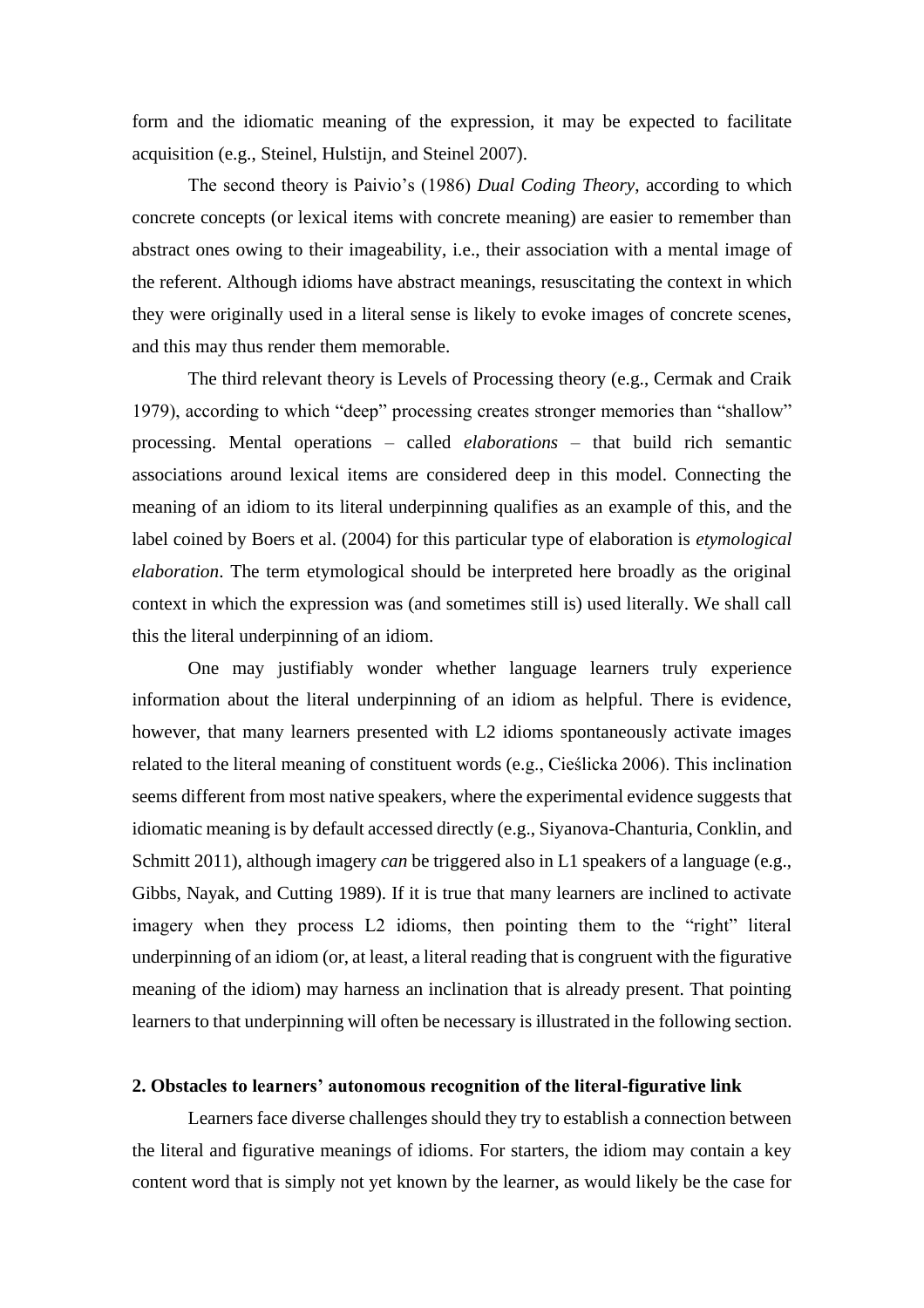low-frequency words (e.g., *in the doldrums; get short shrift; at the end of one's tether; bury the hatchet; pass on the baton*). In addition, content words may look deceptively transparent owing to homonymy. For example, learners may assume *suit* in *follow suit*  refers to clothing (while it refers to playing cards) and they may assume *shot* in *a shot in the arm* refers to a bullet wound (not an injection). In a similar vein, polysemy may cause misinterpretations. For instance, *gun* in *jump the gun* could easily be misinterpreted as a weapon (rather than a starting pistol) and *wings* in *waiting in the wings* could be mistaken for a bird's wings (rather than a theatre's wings). It is also possible for learners to mistake new words for already known ones because of formal resemblance (e.g., *reign* for *rein* in *on a tight rein*, *limp* for *limb* in *out on a limb*, and *tower* for *towel* in *throw in the towel*). Because the wording of idioms is often elliptic, learners may have insufficient clues to work out a plausible literal reading. For example, it is unclear what *thin* and *thick* refer to in *through thick and thin* (allegedly referring originally to making one's way through thick and thin bushes).

Even if a learner does recognize the literal meaning of an expression, this does not guarantee an accurate connection between that literal reading and the actual idiomatic meaning. For example, literally *having a lot on one's plate* may well be experienced as a good thing (especially if one is feeling hungry), and so the more negative meaning of the idiom ('being very busy; having a lot of work') seems not to follow logically from this. Besides, understanding the literal underpinning of idioms may require cultural knowledge that the learner may not yet have. This regards culture-specific experiential domains. For instance, a learner may be unfamiliar with sports such as cricket and golf, and so fail to recognize the underpinning of *hit someone for six* and *be par for the course*. It also concerns knowledge of historical events, myths, legends and fables behind expressions such as *cross the Rubicon, hang on a thread*, *a Trojan horse* and *a white elephant*. Moreover, even familiar-looking content words may prompt associations that are not shared cross-culturally. For example, the heart is conventionally referred to in western culture as the seat of emotions such as romantic love, while reason supposedly resides in the mind. This duality seems absent from Chinese, however, where the heart can symbolize both reason and emotion. It is not surprising, then, that Chinese learners of English find idioms containing the words *heart* or *mind* comparatively hard to interpret (Hu and Fong 2010).

It also needs to be acknowledged that the literal—figurative link can simply be too obscure for the literal meaning to serve as a clue for interpretation. Examples here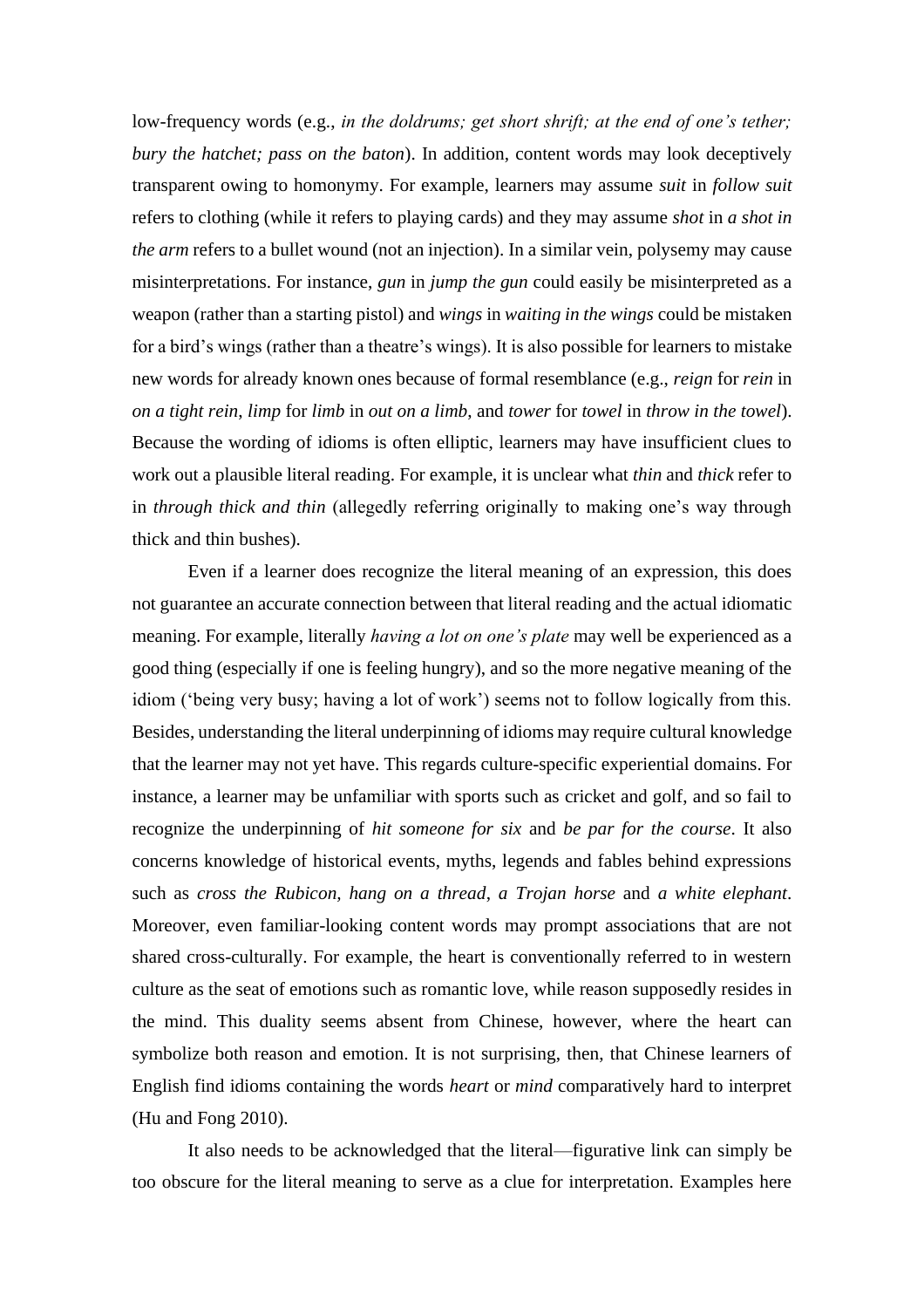include idioms such as *a red herring, kick the bucket* and *break a leg*. The origins proposed in dictionaries (e.g., that the distracting scent of smoked herring was used to train hunting dogs) may consequently be felt by learners to be rather far-fetched.

The general question raised by these observations is whether all literal-figurative links can be expected to be helpful. More specifically, the question we attempt to answer in the study reported in the present chapter is whether the degree of transparency of the literal-figurative connection matters for the mnemonic effect of etymological elaboration. First, however, we need to review a small number of earlier experiments that have evaluated this instructional approach to idiom learning.

#### **3. Some earlier experiments**

A number of studies have already shown that raising learners' awareness of the literal senses of polysemous words (e.g., *hurdles* referring to obstacles for athletes to jump over in track sports; *soar* in the sense of physical upward motion) benefits their comprehension and retention of the abstract or figurative uses of said words (e.g., *hurdles*  referring to problems to be overcome; *soar* to denote upward trends in economics) (see Boers 2013, for a review). Focusing more specifically on the use of literal underpinnings in teaching figurative idioms, Boers et al. (2004) reported two experiments conducted with computer-aided exercises, where each idiom was tackled in three exercise components. In one component, learners were presented with the idiom in isolation and asked to choose the most likely domain of origin. For example, when presented with *jump the gun, they could choose between source domains such as sports, war, jurisdiction, etc.* Following this, the literal underpinning was displayed for learners (e.g., an athlete who *jumps the gun* in a racing contest sets off before the starting pistol has been fired). The second component asked learners to choose the correct figurative meaning of the expressions. For *jump the gun*, for example, they were given the choice between (a) defend someone at your own risk, (b) do something before the appropriate time, and (c) be startled by an unexpected event. The correct choice was subsequently pointed out to them. The third component presented learners with a completion task, where the idiom was incorporated in a meaningful context and a missing content word needed to be supplied. For example, "Although we had agreed not to tell anyone about my pregnancy yet until we were absolutely sure, my husband jumped the \_\_\_\_\_\_\_ and told his parents straightaway." This exercise was used as a post-test to evaluate the effectiveness of the preceding steps.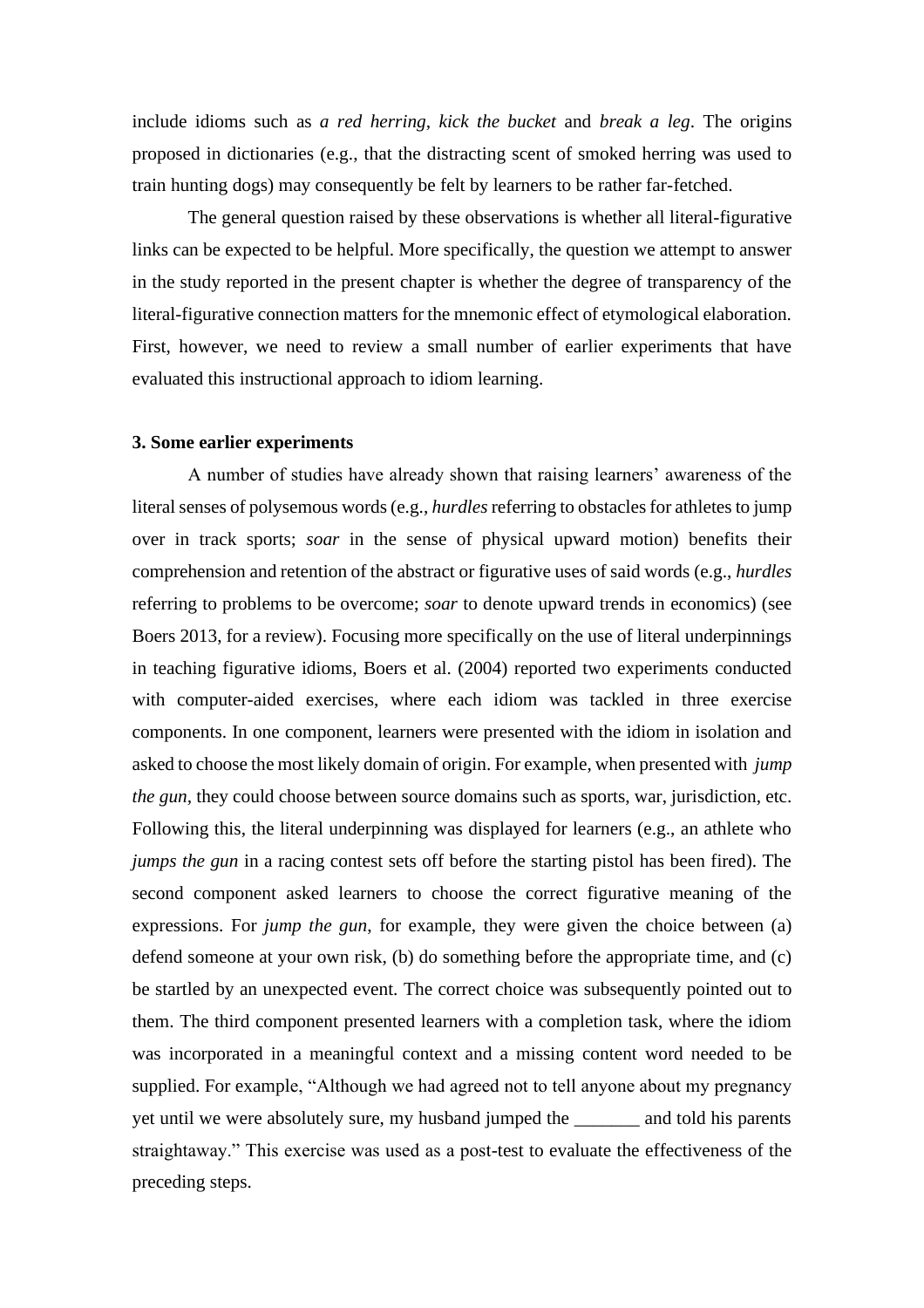The first experiment reported in Boers et al. (2004) aimed to assess the mnemonic effect of presenting the literal underpinning of the idioms. In one condition learners tackled the multiple-choice exercise on origins, and they were then asked to do the completion exercise, i.e., they skipped the exercise on the actual figurative meaning of the idioms. In the other condition, the learners did the multiple-choice exercise on the figurative meaning of the idioms and they were then asked to do the completion exercise. The former condition was found to yield the better scores in the completion exercise, which the authors took as evidence of the mnemonic effectiveness of etymological elaboration. Of particular relevance for the present chapter is the distinction which Boers et al. then made between idioms whose source domains were identified readily in the multiple-choice exercise and those which were not. In the case of idioms whose source domains were hard to guess, recall turned out *not* to be better after etymological elaboration than in the comparison condition.

In the second experiment reported in Boers et al. (2004), all participants tackled the three exercise components of the program, in the order of (1) the multiple-choice exercise on the figurative meaning of the idioms (followed by feedback), (2) the multiplechoice exercise on the idioms' origins, and (3) the completion exercise, which served as a post-test again. This time, the average post-test scores for idioms whose source domains were hard to guess were very similar to those for idioms with better guessable source domains.

Leaving aside the inconsistent nature of the findings reported in Boers et al.'s (2004) two experiments, what the findings do *not* tell us is whether it matters if learners find the proposed motivation of an idiom's meaning transparent *after* it is presented to them. For example, learners may understandably fail to guess that *jump the gun* originates from track sports, but they might nonetheless find that the latter explanation makes good sense when it is subsequently given to them. By contrast, in a case such as *follow suit*  they may not only fail to guess that the expression originates from a card game, but perhaps also find the information about this origin non-illuminating if they happen to be unfamiliar with that card game. In the experiment reported below, we therefore asked learners to evaluate the connection between the proposed literal underpinning of idioms and their figurative meaning after these were both explained to them. A week later, the participants were asked to recall the meaning of the idioms, and so we could examine if there was an association between each learner's ability to recall an idiom and their appreciation of its proposed underpinning.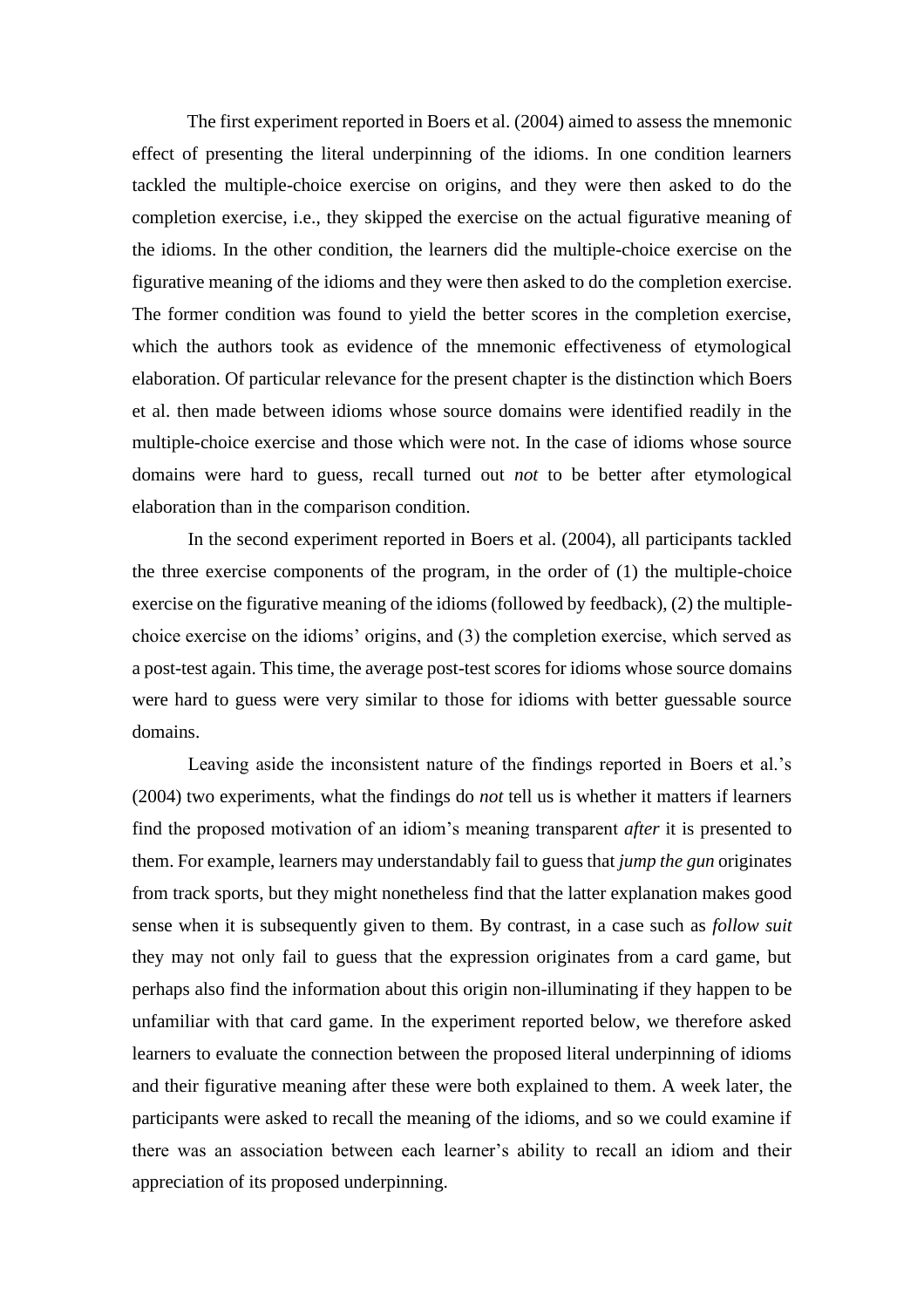First, however, we need to point out that not all experimental evidence to date has been favourable of etymological elaboration. Szczepaniak and Lew (2011) asked upperintermediate EFL learners to study booklets with information about 18 idioms for ten minutes under one of four presentation conditions, with differing amounts of information. The minimal condition consisted of a definition of the idiomatic meaning and an example sentence. The richest condition included, in addition, a picture of a literal interpretation of the expression and an etymological note. The learners were subsequently tested on their recall of the form of the idioms (by means of a completion task where they were required to supply a missing content word) and on their recognition of the meaning of the idioms (by means of a multiple-choice task). The test was administered again three weeks later. While both the immediate and the delayed post-tests furnished evidence in favour of adding pictures to the definitions of idiomatic meaning, neither produced evidence of the effectiveness of etymological notes. It could be argued that the ten minutes of study time allowed in Szczepaniak and Lew (2011) was perhaps insufficient for the participants who were presented with the (longish) etymological notes. It takes much less time and effort to take in a picture than a text passage, after all (Boers, Warren, Grimshaw, and Siyanova-Chanturia 2017). Because this was exclusively a pen-and-paper experiment, it is not known to what extent the participants engaged with the etymological notes that were included in the booklets. If they did not actually take in the information provided there, then it would not be surprising that it left no impact. In our experiment, we therefore used a one-on-one interview procedure to make sure the participants did consider the information given about the idioms' literal underpinnings.

A second possible account for the lack of evidence in favour of the etymological elaboration in Szczepaniak and Lew's experiment could be that a fair number of the target idioms used (e.g. *a white elephant*, *a loose cannon*, *a red herring* and *have an axe to grind*) were arguably ones where the learners found it hard to follow the explanations for the connection between the origin and the actual idiomatic meaning. Szczepaniak and Lew did not examine (through an analysis at the level of individual items) whether etymological notes perceived to be relatively transparent by the participants were the more helpful ones. In the study we report next, we did examine this.

Something else that is largely missing from the available body of research on L2 idiom learning is the potential role of individual learner traits. Exceptions are explorations of the role of (young) age on L2 metaphor comprehension (Piquer-Piriz, 2008) and explorations of so-called cognitive style differences among learners when they are taught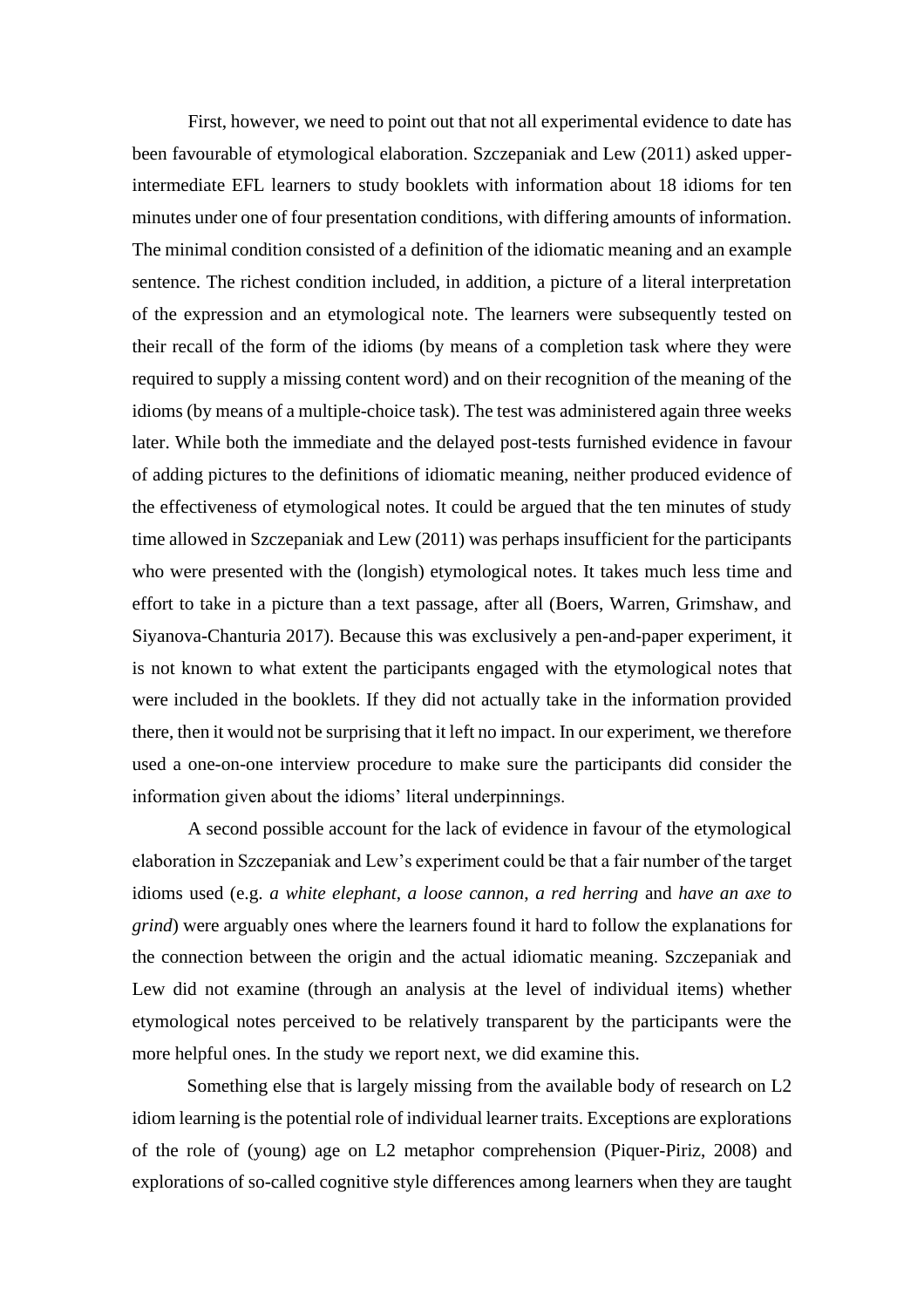idioms with the etymological elaboration technique (Boers, Eyckmans, and Stengers, 2006). It is conceivable that some learners experience etymological elaborations as more useful than other learners do and are thus more inclined to appreciate the potential mnemonic potential of such elaborations even in cases where they seem far-fetched. By contrast, for learners who find it harder to appreciate the connection between an idiom's meaning and its proposed literal underpinning, the mnemonic benefits of etymological elaboration may be confined mostly to relatively transparent connections. What seems worth exploring, then, is whether such predispositions might be related to L2 student profiles more generally.

For example, one may wonder if high achievers within a given student population reap the mnemonic benefits of etymological elaboration more readily than their comparatively low-achieving peers. This possibility appears compatible with findings from research on language-learning aptitude (Robinson, 2013; Skehan, 2015), where one of the known predictors of learning success is associative memory ability. High achievers are likely to have an advantage in this regard, and, in theory, this could also apply to their remembering the meaning of an idiom in association with additional information, such as its literal underpinning.

The possibility that high achievers might benefit the most from etymological elaborations is also compatible with research on vocabulary learning strategies (Gu, 2003, 2013) which suggests that it is individuals who welcome a wide range of strategies who tend to be relatively successful learners. In addition, the high achievers within a student population are also likely to have built a larger L2 vocabulary and to have developed greater familiarity with the L2 in general. If so, they will be more likely to be familiar with the lexical constituents of new idioms, and this could reduce the learning burden. It is now relatively well established that the ability to learn new L2 lexical items tends to increase as one becomes more proficient in the language (e.g., Elgort and Warren, 2014), which is sometimes referred to as the Matthew effect (i.e., "the rich get richer faster").

In sum, there are indeed grounds for hypothesizing that, within an otherwise homogenous population of L2 students, those who have been comparatively successful may be more inclined to engage with and remember the etymological elaborations proposed by a teacher, regardless of whether some of these elaborations seem far-fetched. An evaluation of this hypothesis will therefore be part of the present study as well.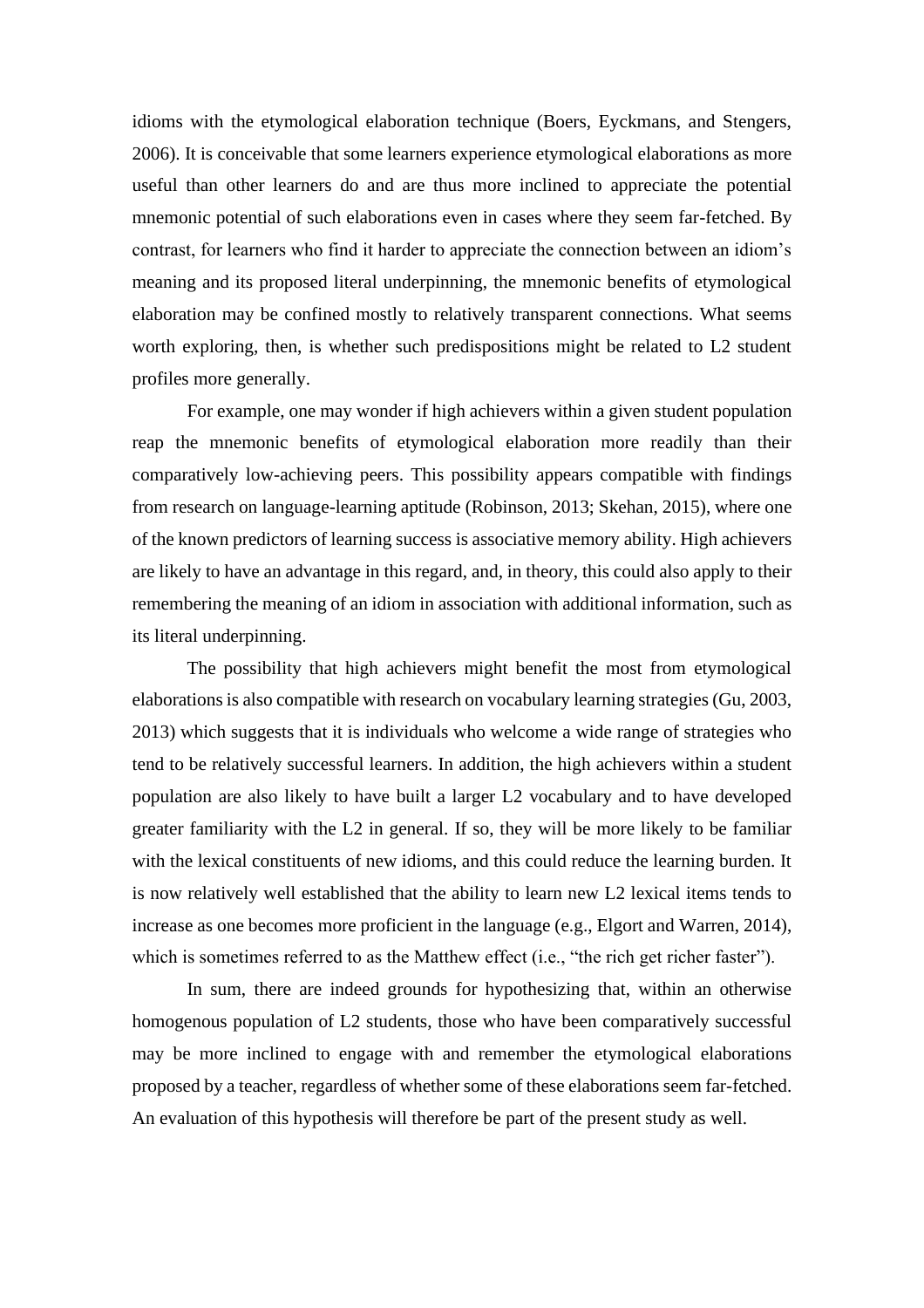#### **4. The present study**

# 4.1 Method

#### 4.1.1 Participants

The participants  $(N = 25)$ , 22 females and 3 males aged between 19 and 22 (medium age  $= 20$ ), were Chinese EFL learners majoring in English at a university in mainland China. They were all in their third year of study at the university. They shared very similar histories of EFL learning and were all considered of have intermediate-to-high proficiency in English. They thus made up a rather homogenous population. They had all passed the Test for English Majors 4 (TEM-4) before the end of their second year at the university. This criterion-referenced test is widely used in China to gauge the English proficiency of university undergraduate English majors in accordance with the National College English Teaching Syllabus for English Majors. The mean grade of the participants on this test was 75.72 (SD 6.52), and the grades ranged from 61 to 89 (and showed a normal distribution). According to the TEM descriptors, a grade of 60-69 qualifies as a pass grade, one of 70-79 is considered a good grade, and one of 80 or above is an excellent grade. So, although the sample of participants was homogenous in terms of L1 background and EFL learning history, the TEM-4 grades demonstrate different levels of EFL achievement. Whether this made a difference to their performance in the actual study will be explored further below.

The participants were informed the study was about strategies for learning English idioms, but the precise purpose was only explained to them after data collection was completed. They all gave written consent for their data to be used for this research project.

#### 4.1.2 Instruments and procedure

The idioms presented to these participants were semi-randomly selected from dictionaries such as *Collins Cobuild Idioms Dictionary*, *Oxford Idioms Dictionary for Learners of English,* and *American Heritage Dictionary of idioms*. These were all expressions whose dictionary entries included notes about their origins (not all entries do) and/or for which origins are proposed in online resources (e.g., *the Phrase Finder* on https://www.phrases.org.uk/ and *the Free Dictionary* on https://idioms.thefreedictionary.com/). As we were interested in the role of item properties, we needed a substantial number of idioms. Altogether, 80 idioms without close equivalents in the learners' L1 (Mandarin) were selected. Because interviewing each participant about so many idioms was deemed unrealistic, the collection of idioms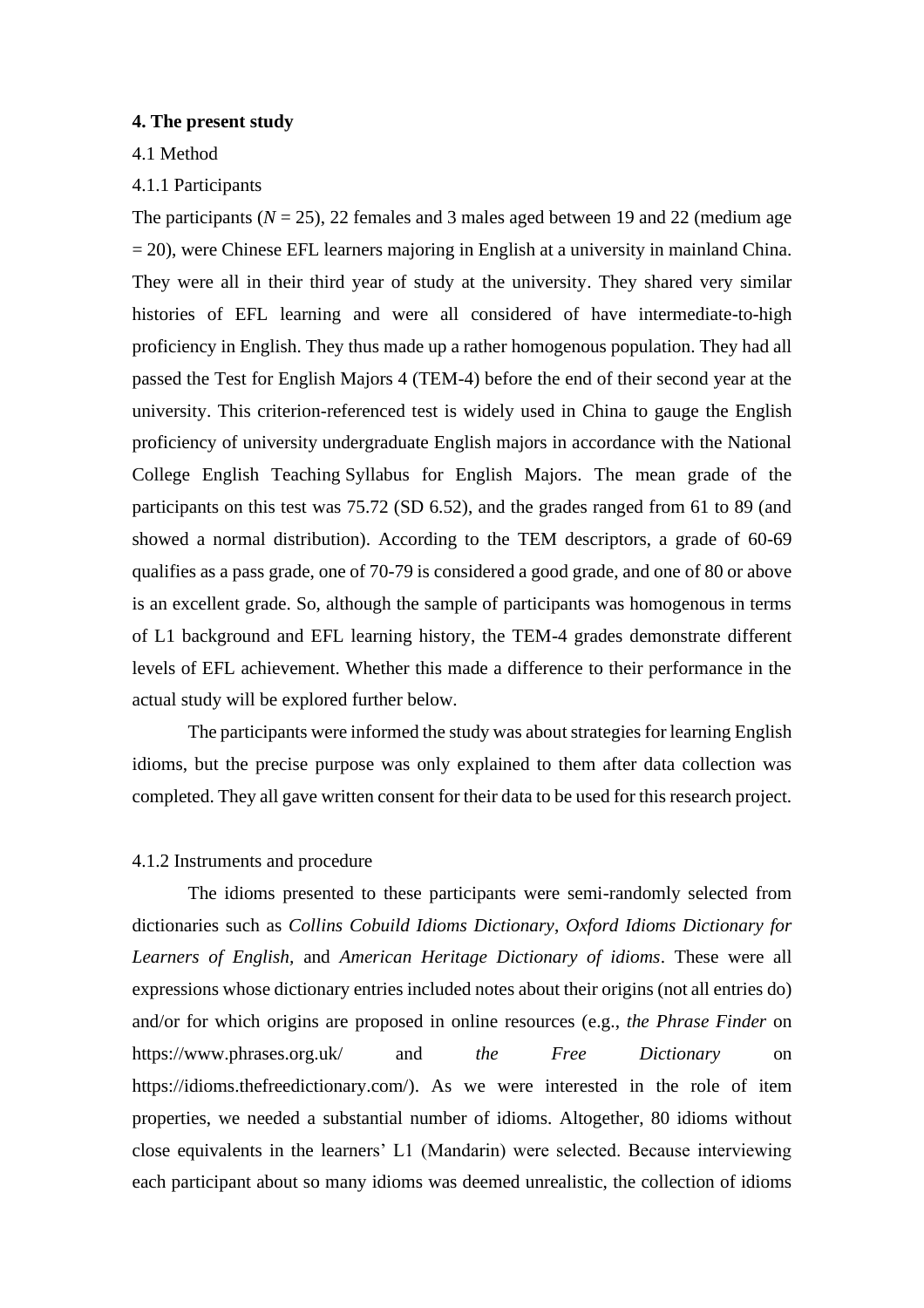was divided into four equal sets of 20 idioms each. Each set was then used in interviews with separate groups of six (and in one case, seven) participants. For motivational reasons, we also added a small number of idioms that do have close equivalents in Mandarin and that were thus easier to guess the meaning of, but these were excluded from the analysis.

The two interviews were conducted a week apart. During the first interview (which took about an hour on average), the learner was informed about the meaning and the literal underpinning of the idioms and was asked to evaluate the clarity of the link between the two. The second, shorter, interview served to determine how well the participants remembered the meaning of the idioms, and if they remembered this in conjunction with the literal underpinnings they had been told about. The interaction in both interviews was in the participants' L1 whenever they preferred so. All the interviews were audio-recorded and transcribed. The Mandarin excerpts were translated into English by the first author (who is a native speaker of Mandarin) to facilitate inter-rater reliability procedures (see below).

The first interview proceeded along the following steps per idiom:

1. The idiom was presented in isolation (e.g., *pull one's weight*) and the participant was asked if he or she was familiar with it, and, if so, to give its meaning. The purpose of this step was merely to ascertain that the participant was not yet familiar with the idiom. If a participant did give evidence that he or she already knew the idiom, the interview moved on to the next idiom on the list.

2. The idiom was presented in a short sentential context without revelatory semantic clues (e.g., *He needs to pull his weight*), and the interviewee was asked to hazard a guess at the meaning of the expression. Embedding the idiom in a sentence served to illustrate at least the word class of its constituents and thus made the interpretation task more realistic than guessing the meaning of a completely decontextualized expression. At the same time, keeping the sentential context minimal was a way of avoiding variability in the interpretability of the idioms owing to a factor (i.e., the availability of contextual clues) extraneous to the semantic transparency of the idioms as such.

3. The origin of the expression was explained and then the interviewee was asked to make another guess at the figurative meaning of the idiom (or if the new information confirmed their earlier interpretation). The information about the origin of the idioms was taken from dictionaries or online resources. For example, according to *American Heritage Dictionary of Idioms*, *pull one's weight* comes from rowing, where all crew members are expected to pull on their oar(s) to give momentum to the boat. In case more than one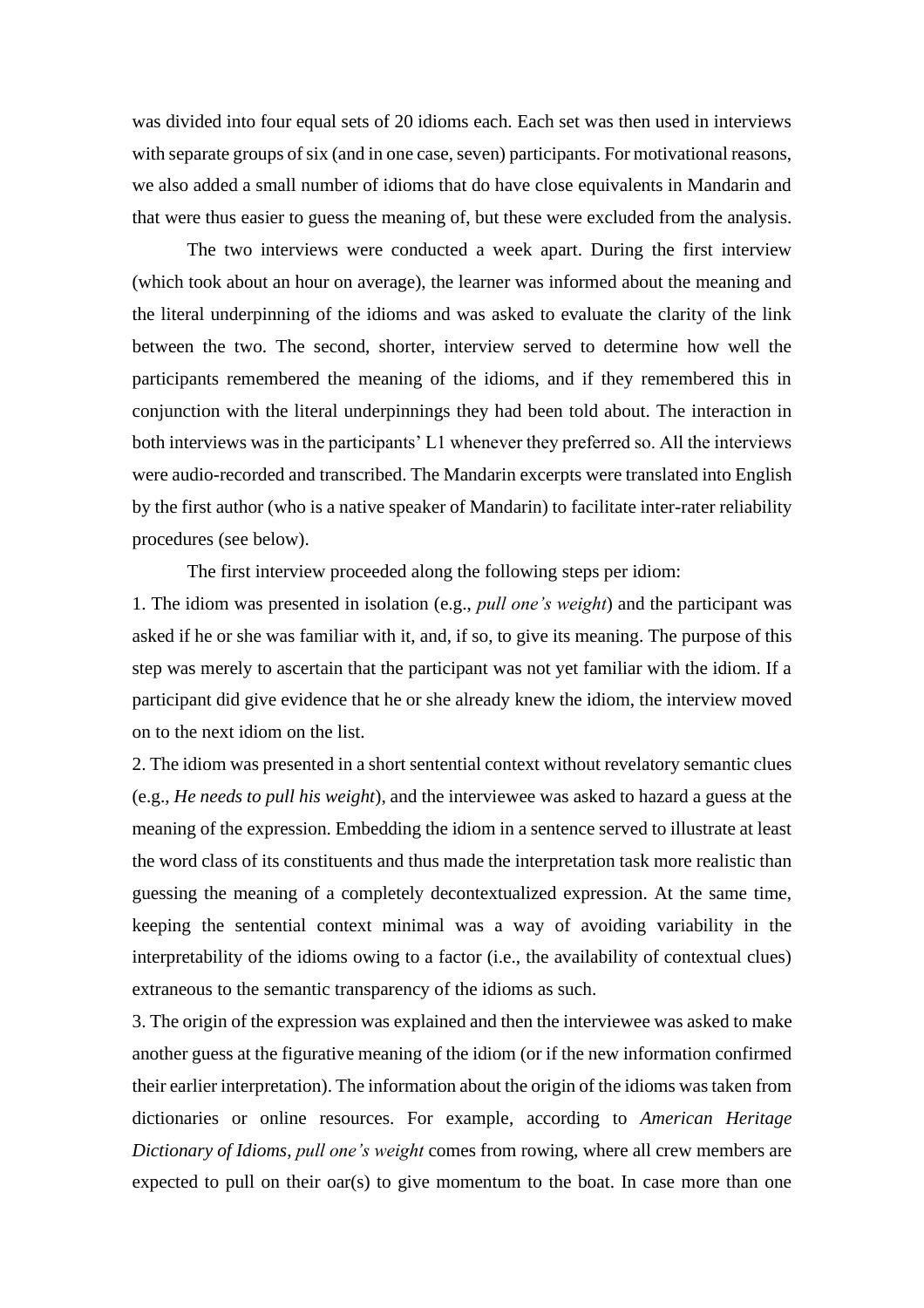origin was proposed by different sources, the one that seemed the most plausible was chosen.

4. The researcher then explained the meaning of the idiom given in the dictionary (or confirmed the interpretation proposed by the participant in the previous step, if that happened to be correct). The idiom was then also presented in a slightly more elaborate context to illustrate its meaning and use (e.g., *If he doesn't start pulling his weight, he'll lose his job*). These example contexts were borrowed mostly from the dictionaries. After both the literal underpinning and the actual idiomatic meaning of the expression were clarified, the interview moved on to the next idiom in the set.

After their set of 20 idioms had been tackled following the above steps, the participants were given a list of them, preceded by the following instruction:

*You may feel that the figurative (idiomatic) meaning of some idioms follows in a straightforward manner from the literal (source) meaning of the expressions. For other idioms, you may find it much less obvious how the figurative (idiomatic) meaning is derived from the literal (source) meaning. You may even feel that there is no clear link at all. Now that you know the literal meaning as well as the figurative meaning of the idioms, please circle the number on the scale below that best represents how you feel about the relationship between the literal meaning and the figurative meaning of the idiom.*

*5= The link between the literal and the figurative meaning of the expression is very clear to me. Given the literal use of the expression, it is easy for me to see how the figurative use is derived from it.*

*0 = The link between the literal and the figurative meaning of the expression is not at all clear to me. Although I (now) know both the literal (source) meaning of the expression and its idiomatic meaning, I cannot see how the literal use could have given rise to the figurative use of the expression.* 

| non-transparent |
|-----------------|
|-----------------|

*non-transparent transparent* 

|                |             | 2           |             | $\overline{4}$ |             |
|----------------|-------------|-------------|-------------|----------------|-------------|
| The link       | The link    | The link    | The link    | The link       | The link    |
| between the    | between the | between     | between the | between the    | between the |
| literal and    | literal and | the literal | literal and | literal and    | literal and |
| figurative     | figurative  | and         | figurative  | figurative     | figurative  |
| meaning is not | meaning is  | figurative  | meaning is  | meaning is     | meaning is  |
| transparent at | very vague. | meaning is  | somewhat    | clear.         | very clear. |
| all.           |             | vague.      | clear.      |                |             |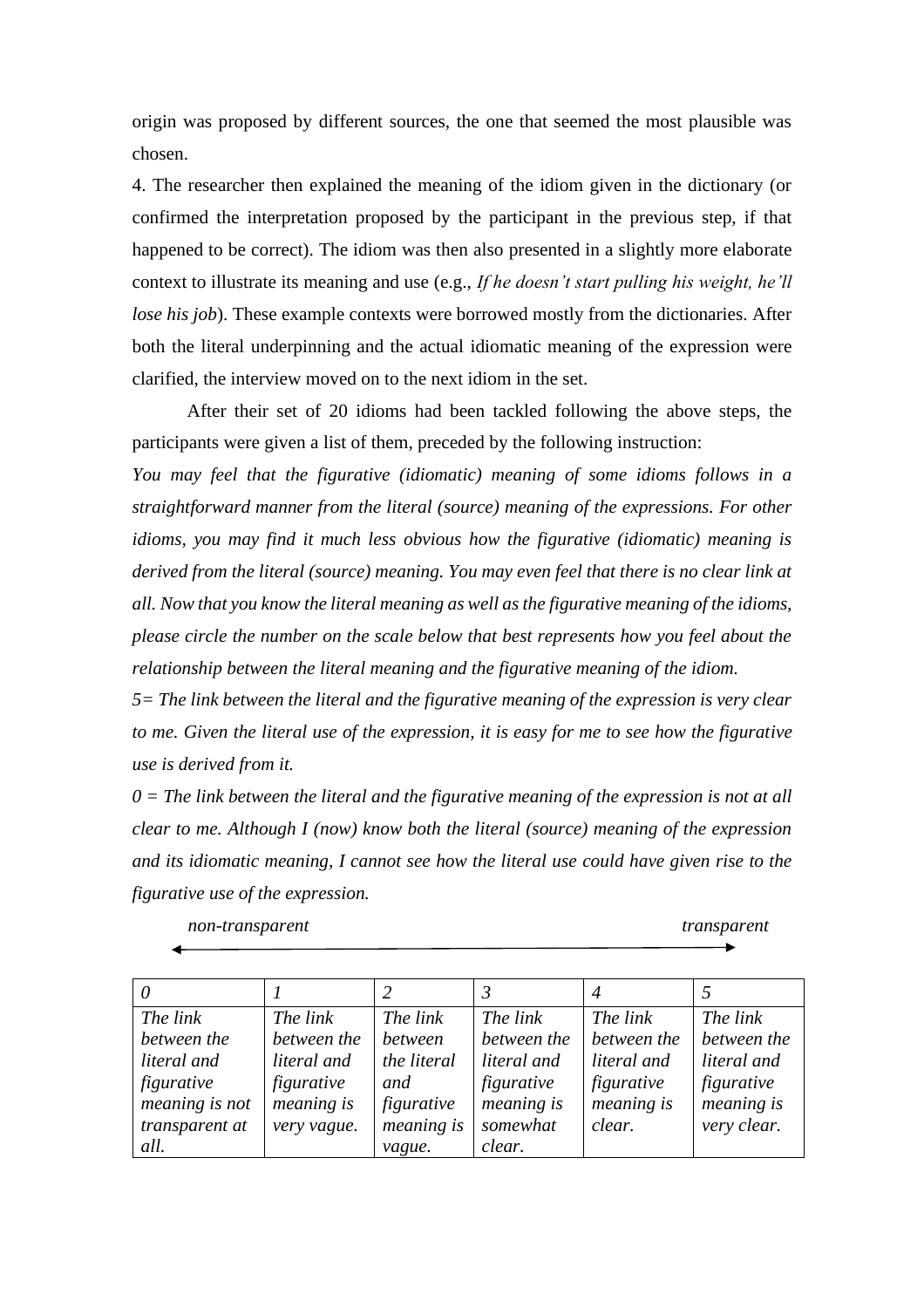The participants were encouraged to express their thoughts (in L1 if they wished) and explain their reasoning as they carried out this rating task per idiom. At the end of the interview, the participants were asked not to discuss individual items encountered in the interview with other students. They were not told they would be asked to recall the meaning of the idioms the following week.

One week later, in the second interview, the participants were presented with the same set of idioms and asked to try and recall their figurative meaning. They were also asked if they could recall anything else they had learned about the idioms in the first interview. The latter question was intended to gauge if successful recall of idiomatic meaning often coincided with recall of the literal underpinnings.

#### 4.1.3 Analysis

The participants' meaning guesses in the first interview and their meaning recall responses in the second interview were assessed by the first author and two L1 speakers of English (PhD students in Applied Linguistics). A three-point scoring protocol was adopted, distinguishing between no or incorrect responses, partially correct responses, and fully correct responses. It was agreed that responses were counted as correct if they contained all the meaning aspects contained in the definition from the dictionary that was used in the interview. For example, *pull one's weight* was defined as doing one's share in a common task—or, in other words, to work as hard as other people in a group. If the response was "to do one's share in teamwork", it was rated as 1. If it was just "to make an effort" or "to do one's best", it was rated as 0.5. In case of disagreement among the three assessors, a verdict was made by majority vote.

As explained, step one in the interview sequence helped us to identify which idioms were already known by any given participant. For example, some participants remembered learning idioms such as *let the cat out of the bag, a rule of thumb* and *make ends meet* from their EFL textbooks. Step two revealed which (if any) idioms a participant correctly guessed the meaning of even before any hint about its origin was given. New idioms that at least some participants managed to guess the meaning of in step 2 included *a drop in a bucket, have a lot on one's plate* and *in the driver's seat*. If a learner already knew or understood a given idiom, such an item would likely still be known and understood one week later also in the absence of any intervention, and so these instances were discarded from further analysis. Some initial meaning responses generated in step 2 were not fully correct and thus given a score of 0.5. These instances were retained for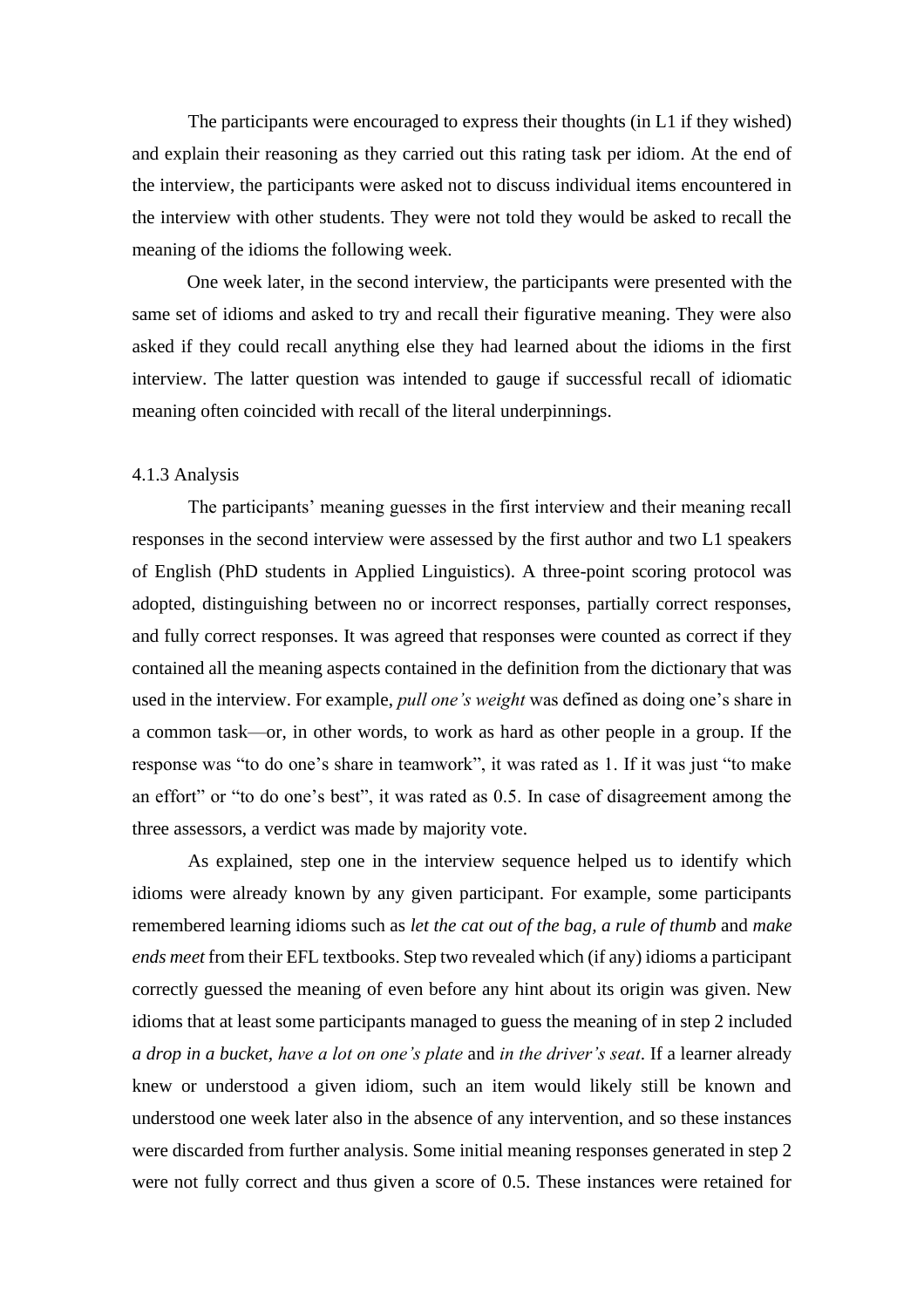analysis because they did entail room for further learning. This pruning procedure left us with 360 initial responses indicating no knowledge or comprehension of the given idioms and an additional 54 initial responses demonstrating partial comprehension of the given idioms, that is, 414 out of the total 500 initial responses (25 participants x 20 idioms). The idioms, with exclusion of those which all members of the group already knew or interpreted correctly at the start, are listed in the appendix.

#### 4.2 Results and Discussion

Informing the participants about the origin of the expressions was found to considerably increase the likelihood of correct inferences in the first interview. In 49.7% of the 360 instances where participants had initially failed entirely to propose a correct interpretation, they now produced correct interpretations, and in an additional 19.5% they produced partially correct ones. For the 54 instances where guessing had initially already been partially successful, the information about the origin of the idiom also occasionally (11.1%) helped learners to arrive at a fuller understanding.

One week later, no fewer than 65% of the items which participants had demonstrated no comprehension of at the start of the first interview were recalled correctly, and an additional 10.5% of the recalls were partially correct. In addition, 44.5% of the items that had already elicited partially correct guesses at the very beginning were now accurately recalled. In sum, learning gains were thus attested for close to 71.5% of the instances where learners' prior comprehension was either nil or incomplete. When the participants recalled the precise meaning of an idiom in the second interview, this typically (91.25%) coincided with their recollection of the idiom's suggested origin, as displayed in Table 1. If they failed to recall an idiom's meaning altogether, they would often (65.59%) also fail to recall its origin.

|                   | Recall of origin |       |        | No recall of origin |       |  |
|-------------------|------------------|-------|--------|---------------------|-------|--|
| Meaning recall    | n                | $\%$  |        | n                   | %     |  |
| Correct           | 240              | 91.25 | Versus | 23                  | 8.75  |  |
| Partially correct | 45               | 77.59 |        | 13                  | 22.41 |  |
| Failed            | 32               | 34.41 |        | 61                  | 65.59 |  |

Table 1. *Meaning recall and recall of literal underpinnings (total N = 414)*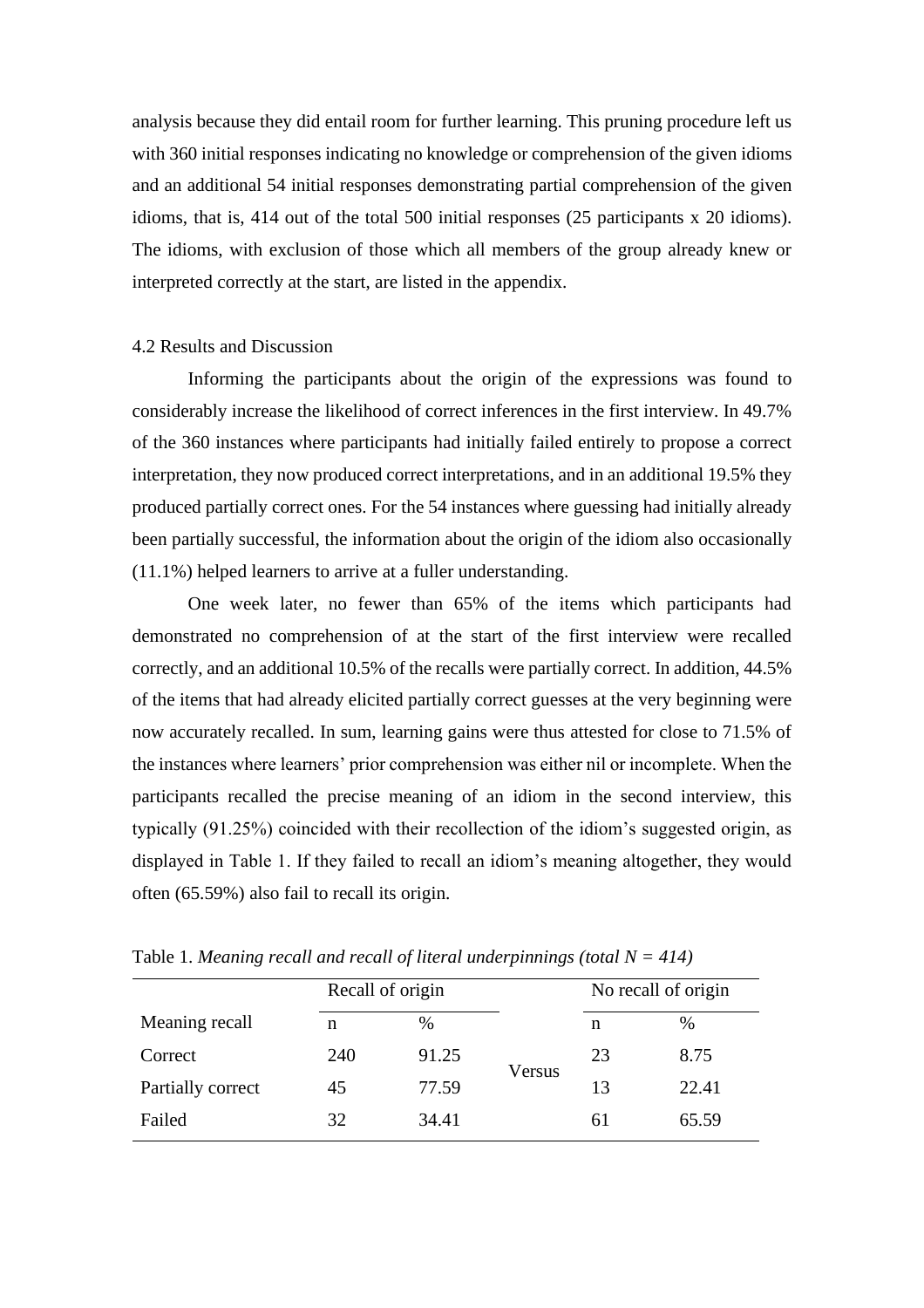The next question is whether the proposed literal underpinnings of the idioms were perceived by the learners as relatively transparent motivations of the idioms' meanings. The participants' ratings of the degree of transparency (at the end of the first interview) were very unevenly spread across the six-point scale, with the lowest points, 0 to 2, ticked very seldom (together only about 8%). Idioms and their motivations that attracted such occasional low ratings included *on the back burner, let the cat out of the bag*, *take a backseat, hit the roof, a loose cannon, a wet blanket, hit the roof*, *jump the gun, have cold feet*, *be on the same page, in the wake of, not be up to scratch, hold your horses, bark up the wrong tree* and *hand over fist*. The two highest points on the scale, 4 and 5, were selected the most often (together about 73.5%), which suggests that, by and large, the participants thought the origin of the idioms that they had been presented with offered a relatively clear motivation for the idioms' meanings. It is worth mentioning, however, that there was considerable disparity among participants' judgements. It was not uncommon for idioms to receive a rating of 1 or 2 from one learner but ratings of 4 or 5 from others. Making predictions about which "etymological notes" will strike individual learners as clear vs. far-fetched thus appears problematic, even within a relatively homogenous group of learners. This is also one of the reasons why we felt it was important to analyse the data by individual responses instead of using averaged ratings (see below).

It is somewhat ironic that the ratings for some of the idioms which we mentioned earlier as examples of likely transparent versus non-transparent cases did not confirm our expectations. For instance, *take a backseat* elicited an average rating of only 3.50, whereas *red herring* elicited an average rating of 4.33. We need to be cautious about these comparisons, though, because they cross over from one idiom set to another and do thus not reflect the same learners' judgements. Still, the data do suggest that it may be very hard for teachers, lexicographers and researchers to make reliable predictions about which motivations for idioms' meanings will be experienced as "making good sense" by an individual learner or group of learners.

The literal underpinning that elicited the lowest average rating (the only average below 3.00) concerned *a wet blanket.* One participant explained his low rating (0) as follows: "If it [the idiom] comes from putting out fire, I see it as something useful in a difficult or dangerous situation. This is in contrast with the negative meaning of the expression as stopping other people's enthusiasm." (translated from Mandarin by the first author). It seems this learner found the proposed source-target domain mapping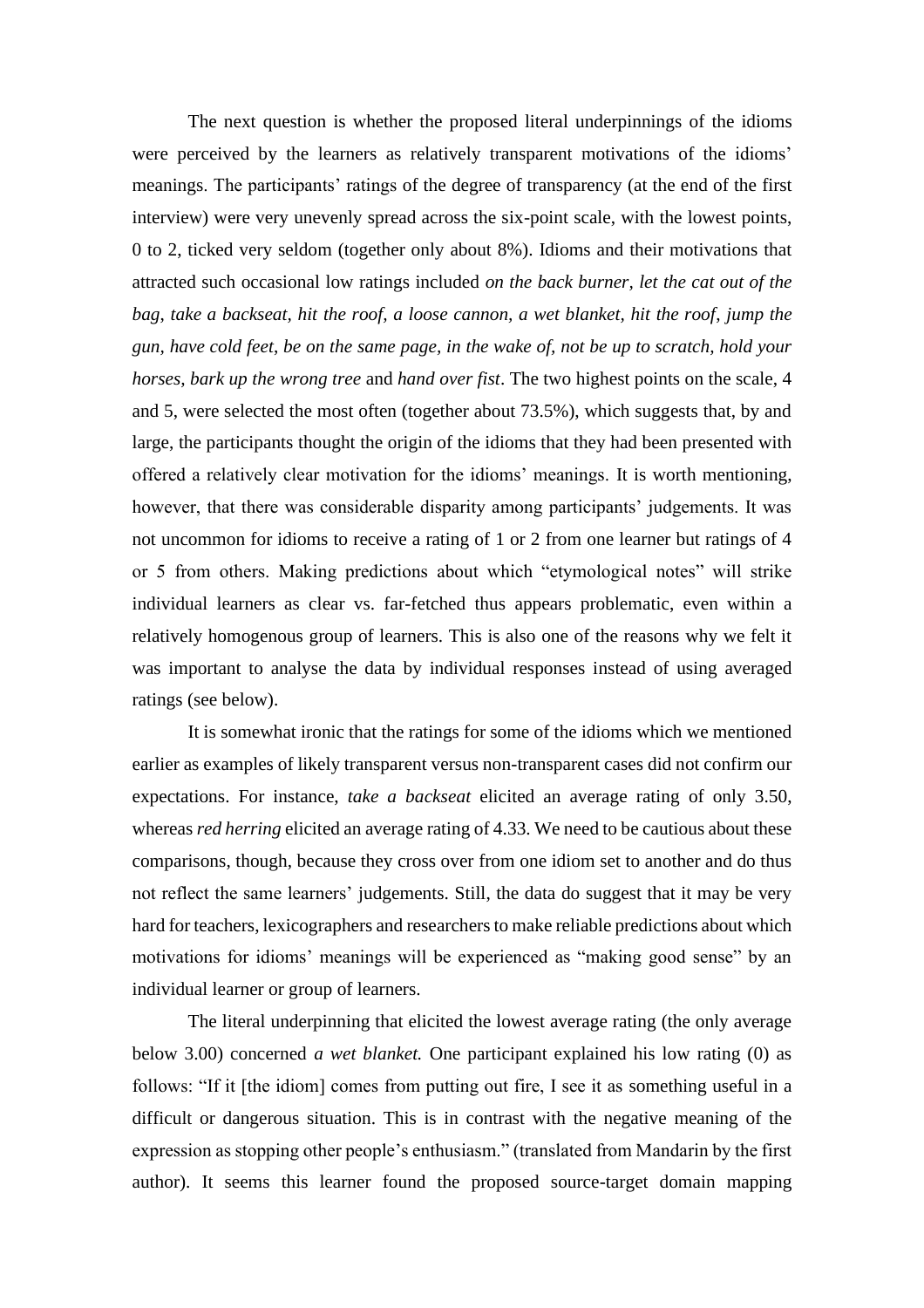improbable, because of his association of fire with danger. His low transparency rating did not, however, prevent him from accurately recalling both the idiom's meaning and its proposed origin one week later.

This brings us to the key question we set out to address here, notably whether the degree of perceived transparency of the literal-figurative link influences the mnemonic effect of etymological elaboration. Table 2 gives a first impression of a trend that appears to be in favour of idioms receiving relatively high transparency ratings. Because the participants' ratings were so unevenly distributed, we divide them here into just two categories for preliminary, descriptive purposes: ratings 0 to 3 ("low") versus ratings 4 and 5 ("high").

|              | Correct |       | partially correct |       | failed |       |
|--------------|---------|-------|-------------------|-------|--------|-------|
| Transparency | n       | $\%$  | n                 | %     | n      | %     |
| $0 - 3$      | 66      | 60.55 | 14                | 12.84 | 29     | 26.60 |
| $4 - 5$      | 192     | 62.95 | 49                | 13.11 | 64     | 20.98 |

*Table 2*. *Meaning recall: transparent vs. non-transparent underpinnings (N = 414)*

What Table 2 fails to capture, of course, is variation in recall successes due to many other potentially influential characteristics of individual idioms as well as characteristics of the individual participants. Regarding the latter (and as discussed previously), the students' comparative success as EFL learners may be particularly relevant.

We therefore turned to mixed-effects regression models for ordinal data, using *clmm* (cumulative link mixed modelling) in the *ordinal* package in R (Christensen, 2018). The dependent variable was the Recall score, with the scores of 0, 0.5 and 1, representing ordered categories of wrong/null, partially correct and fully correct. The fixed effect predictors were Transparency (i.e., the learner's rating of the transparency of the proposed connection between the literal underpinning and the meaning of the idiom) and the student's TEM-4 grade (i.e., the measure of the learner's EFL achievement or English proficiency). Since we hypothesized (see above) that the effect of perceived transparency may vary with the level of EFL achievement or proficiency, we included the interaction between Transparency and TEM-4 grade as another predictor. The random effects were participants and items (i.e., the different idioms).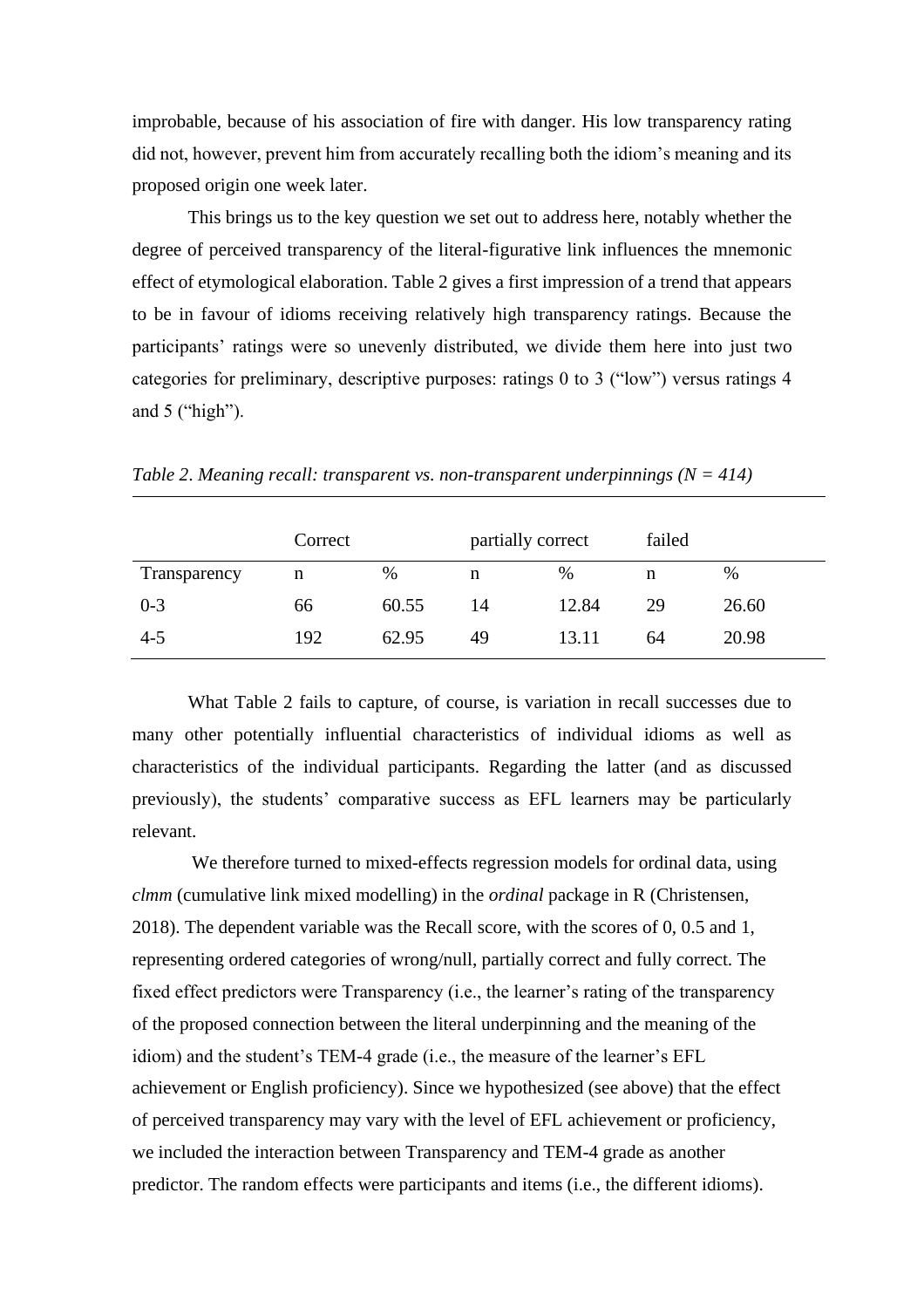Including these random effects allowed the models to take into account variation both between participants and between idioms. Comparison of models with and without the interaction of Transparency and EFL achievement showed that the interaction made a significant contribution to explaining the variance in recall scores ( $\chi^2$  (1) = 4.72, p < .05). The full model, with the two simple fixed effects and their interaction, was therefore retained. A Type-III ANOVA test showed that in addition to the interaction, the simple fixed effects of Transparency ( $\chi^2$  (1) = 4.01, p < .05) and TEM-4 grade ( $\chi^2$  $(1) = 7.13$ ,  $p < .01$ ) also made significant contributions to the full model. The interaction effect is illustrated in Figure  $1<sup>1</sup>$ .



*Figure 1*. Probability of correct recall based on TEM-4 grade and Transparency

These effects reflect the following patterns. Overall, fully correct recall was more likely for idioms perceived to have transparent literal-figurative connections, while unsuccessful recall was more likely for those whose proposed underpinnings were perceived to be rather obscure. This supports an affirmative answer to our principal research question: Transparency matters. Fully correct recall was also more likely for the learners with comparatively high TEM-4 scores. This is in line with our prediction that the high-achieving students in the EFL programme would also be the high achievers in our experiment.

<sup>1</sup> Because the *predict* function has not been developed for *clmm*, this plot shows values derived using the *predict* function in *clmm2*. However, because *clmm2* only allows one random effect, we chose to keep items as the random effect since items explain more variance than participants.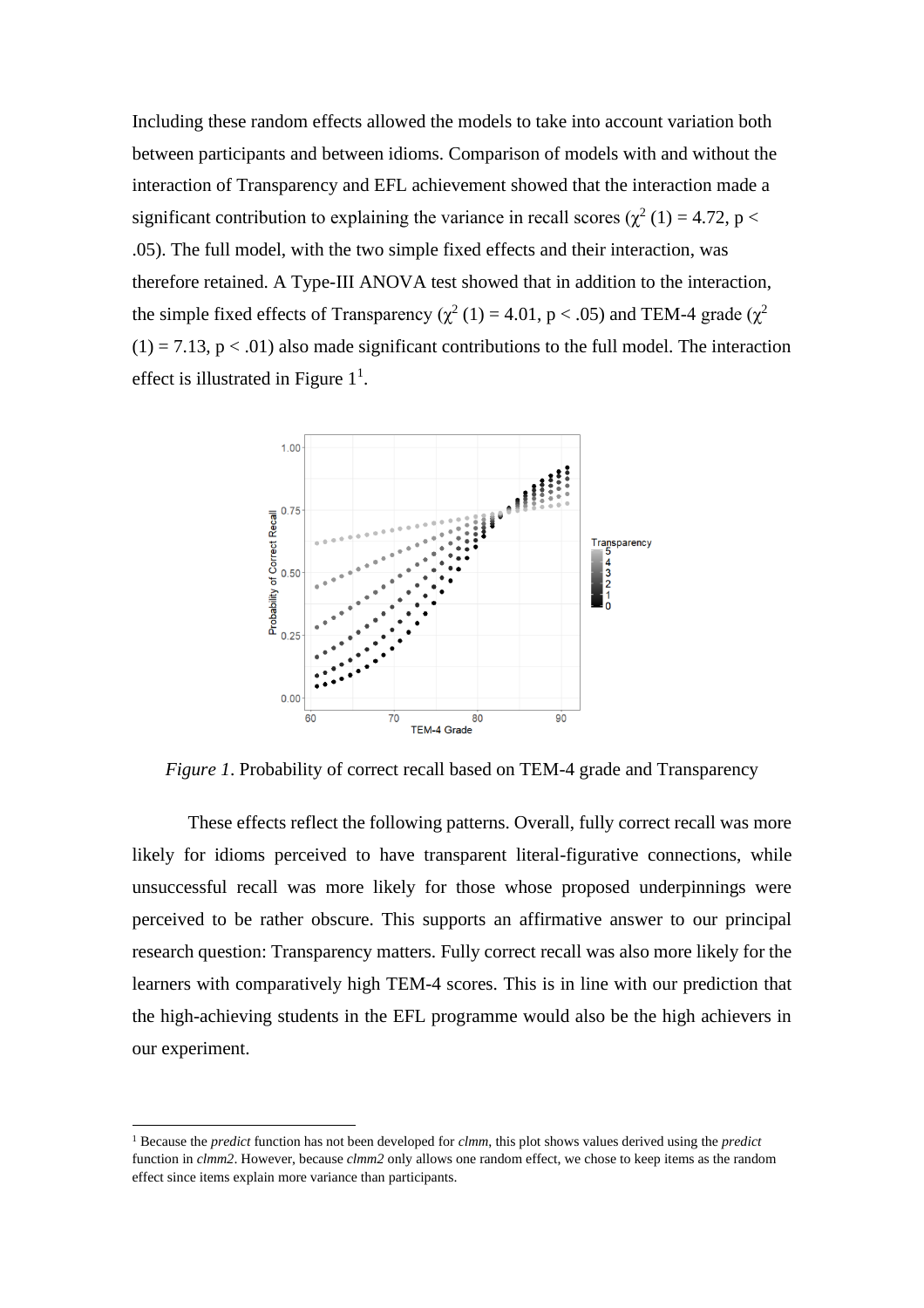The interaction effect revealed by the regression model is as follows. While the students with low TEM-4 grades performed generally more poorly than their highachieving peers on the recall test, this was especially acute for idioms whose transparency they had rated as low. Idioms whose literal-figurative connection they deemed highly transparent were recalled the best at this lower end of the TEM-4 grades. However, as TEM-4 grades increased, the impact of transparency gradually diminished and disappeared by grade 80 (see Figure 1). So, if the transparency factor was found to be a predictor of recall, this is attributable to the low achievers' data. Returning to the anecdote of the student who had given *a wet blanket* the lowest transparency rating but nonetheless successfully recalled it, it is perhaps no coincidence that this was a student with a relatively high TEM-4 grade (78). According to the interview data, this student was clearly willing to reflect on the literal underpinning of the idiom proposed by the researcher, perhaps precisely because its motivation for the idiomatic meaning was puzzling to him. It is possibly this willingness to put a certain effort into evaluating a proposed literal-figurative connection that helped him to entrench this association in memory (recall that the student remembered both the idiom's meaning and its proposed underpinning).

#### **5. Conclusion**

The findings presented here suggest that, if etymological elaboration aids learners' retention of the meaning of idioms, its effect is not confined to idioms whose meaning learners find to be straightforwardly derived from the proposed origins. Rather, it appears that explanations about origins that are experienced as somewhat "far-fetched" can also serve this mnemonic purpose. However, the findings also indicate that this mnemonic purpose is generally served more easily in the case of idioms where the learner finds the proposed literal underpinning comparatively straightforward or plausible. Interestingly, the interaction effect that emerged from our mixed effects regression model suggests that this influence of the perceived transparency of the literal-figurative connection was the greatest for students who obtained comparatively low TEM-4 exam grades, and who could by that proxy be considered the less successful or less advanced EFL students in the sample. For the participants with the higher TEM-4 grades, who could be considered the high achievers in this student population, there was no noticeable impact of the transparency variable on idiom recall.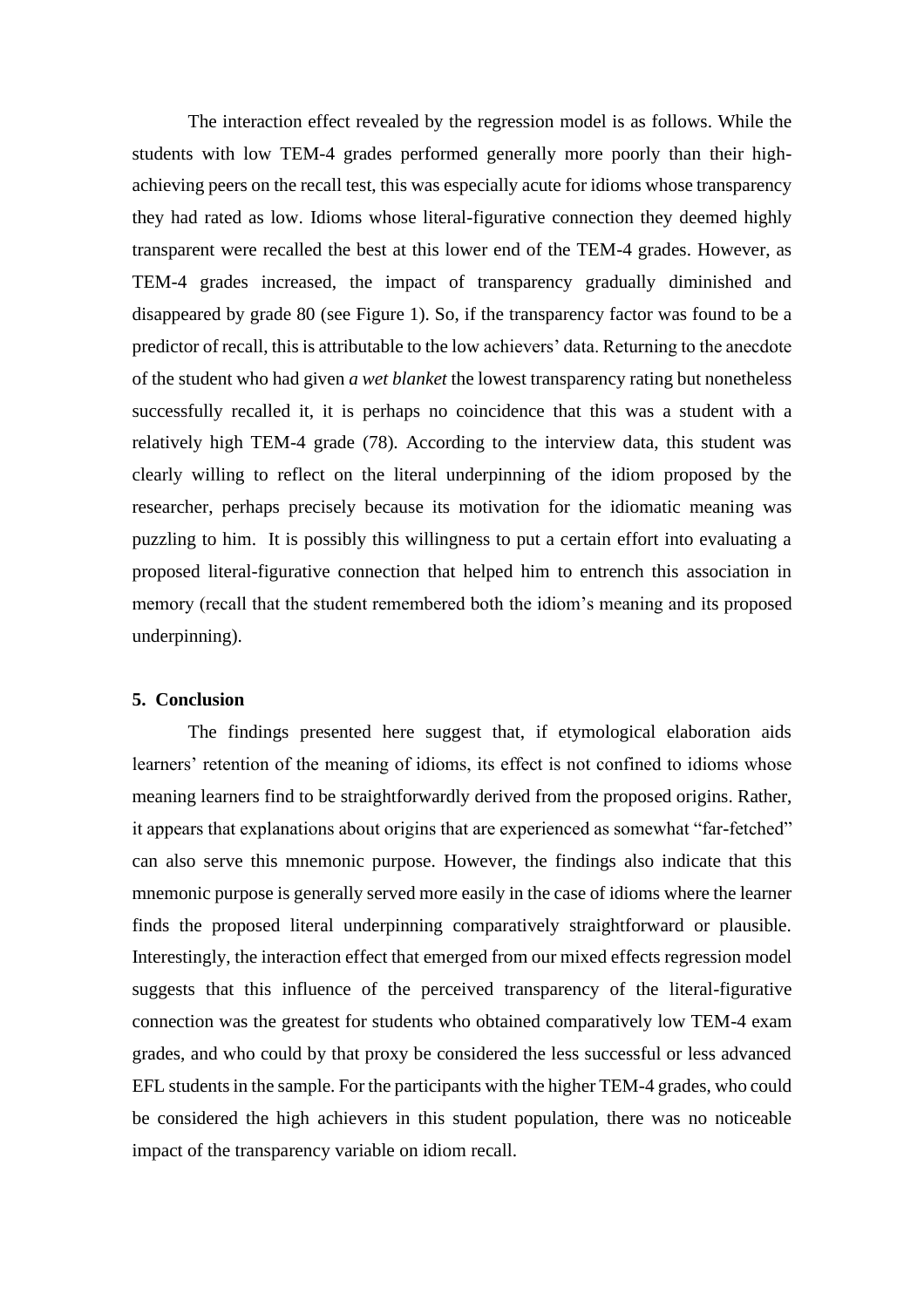Despite the role of said variables, the fact remains that most of the students in this study gained knowledge of a considerable number of new idioms through an instructional procedure which engaged them with the literal underpinnings of the expressions. We need to be cautious not to oversell the proclaimed benefits of this etymological elaboration approach, however. As mentioned, not all evidence to date has been favourable of its implementation (Szczepaniak and Lew 2011). We also need to bear in mind that the present study did not include a comparison treatment. As such, it provides no evidence that learning idioms through etymological elaboration should be given precedence over other learning procedures. The jury is still out, so to speak. What we can say with a degree of confidence is that the learning gains attested here were quite substantial, at least according to a one-week delayed post-test. Of course, a further delayed post-test would be required to check if the observed learning gains are truly durable.

At the same time, it is possible that idiom knowledge was underestimated in our experiment. That is because we only gave full credit to learners' paraphrases of the idioms if these paraphrases included all the meaning components mentioned in the dictionary entry that was used as benchmark. It cannot be ruled out that one or the other meaning component was implied rather than explicitly verbalized in a respondent's paraphrase. Even in an interview procedure that takes recourse to the respondent's L1, an interviewer's efforts to solicit nuanced knowledge may fail. In future (conceptual) replications, it might be worth adding a different type of test, such as a multiple-choice meaning-recognition test where the respondent is required to select the meaning paraphrase that best captures the idiom's meaning.

If degree of transparency of the literal-figurative connection was found to play a role in learners' recall of the idioms' meanings in this study, this raises the question what other variables might play a part in this regard. Further analyses of the interview and test data and inclusion of alternative idiom-related variables in new mixed effects models will be required to identify these. In a similar vein, the potential influence of other learner traits than proficiency merits further investigation in future research on L2 idiom learning and teaching.

Finally, we need to be aware that the learning aim in the present experiment may in one respect be considered modest—that is, remembering the meaning of the idioms. For one thing, the post-test presented the learners with the English idioms again, and thus did not require them to recall the lexical makeup of the expressions. For another, it is well documented that idioms serve subtle pragmatic and evaluative functions in discourse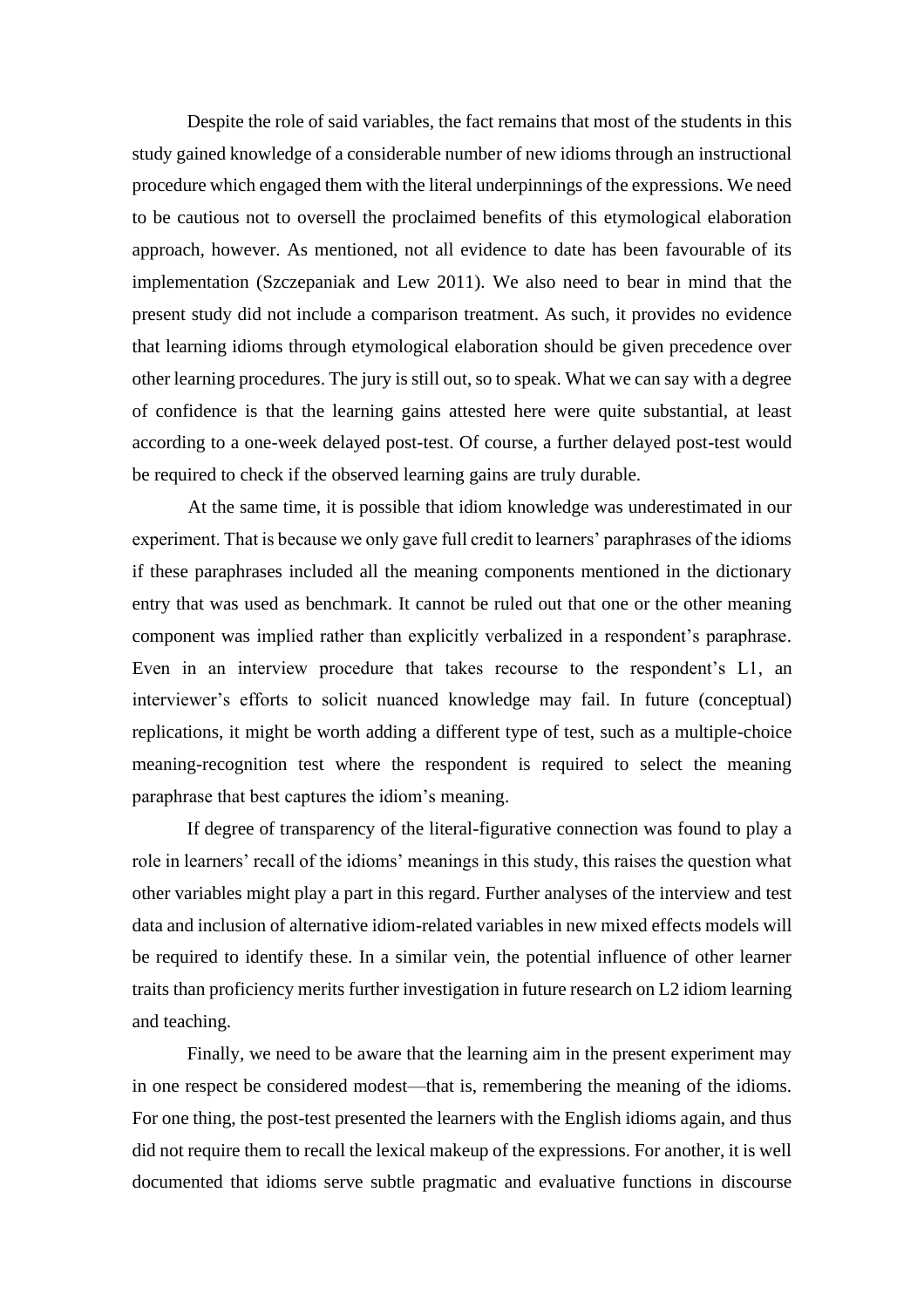(e.g., O'Keeffe, McCarthy and Carter 2007: 80–99) which are often not captured by dictionary definitions. Developing expert productive knowledge of idioms would take extensive exposure to L2 natural discourse (MacArthur 2010). It would nonetheless be interesting to explore, by means of a longitudinal investigation, if the intervention we have described here stimulates learners' long-term engagement with the idiomatic dimension of their target language.

#### **Acknowledgements**

We are grateful to the 25 students who volunteered to participate in this study, to Lisa Woods and Rolando Coto Solando for their advice on inferential statistics, and to Mark Toomer and Brian Strong for the many hours they invested in assessing and discussing the participants' meaning guesses and post-test responses.

#### **References**

- Boers, Frank. 2013. Cognitive Semantic ways of teaching figurative phrases: An assessment. In Francisco Gonzalvez-Garcia, Maria S. Pena Cervel & Lorena Perez Hernandez (eds.), *Metaphor and metonymy revisited beyond the contemporary theory of metaphor,* 229–263. Amsterdam: John Benjamins.
- Boers, Frank, Murielle Demecheleer & June Eyckmans. 2004. Etymological elaboration as a strategy for learning figurative idioms. In Paul Bogaards & Batia Laufer. (eds.), *Vocabulary in a second language: Selection, acquisition and testing*, 53–78. Amsterdam: John Benjamins.
- Boers, Frank, June Eyckmans & Helene Stengers. 2006. Motivating multiword units: Rationale, mnemonic benefits, and cognitive style variables. In Susan. H. Foster-Cohen, Marta M. Krajnovic, & Jelena M. Djigunovic (eds.), *EUROSLA Yearbook Vol. 6*, 169–190. Amsterdam: John Benjamins.
- Boers, Frank, Paul Warren, Gina Grimshaw & Anna Siyanova-Chanturia. 2017. On the benefits of multimodal annotations for vocabulary uptake from reading. *Computer Assisted Language Learning* 30. 709–725.
- Cermak, Laird S. & Fergus I. M. Craik. 1979. *Levels of processing in human memory*. Hillsdale, NJ: Lawrence Erlbaum.
- Cieślicka, Anna B. 2006. Literal salience in on-line processing of idiomatic expressions by second language learners. *Second Language Research* 22. 115-144.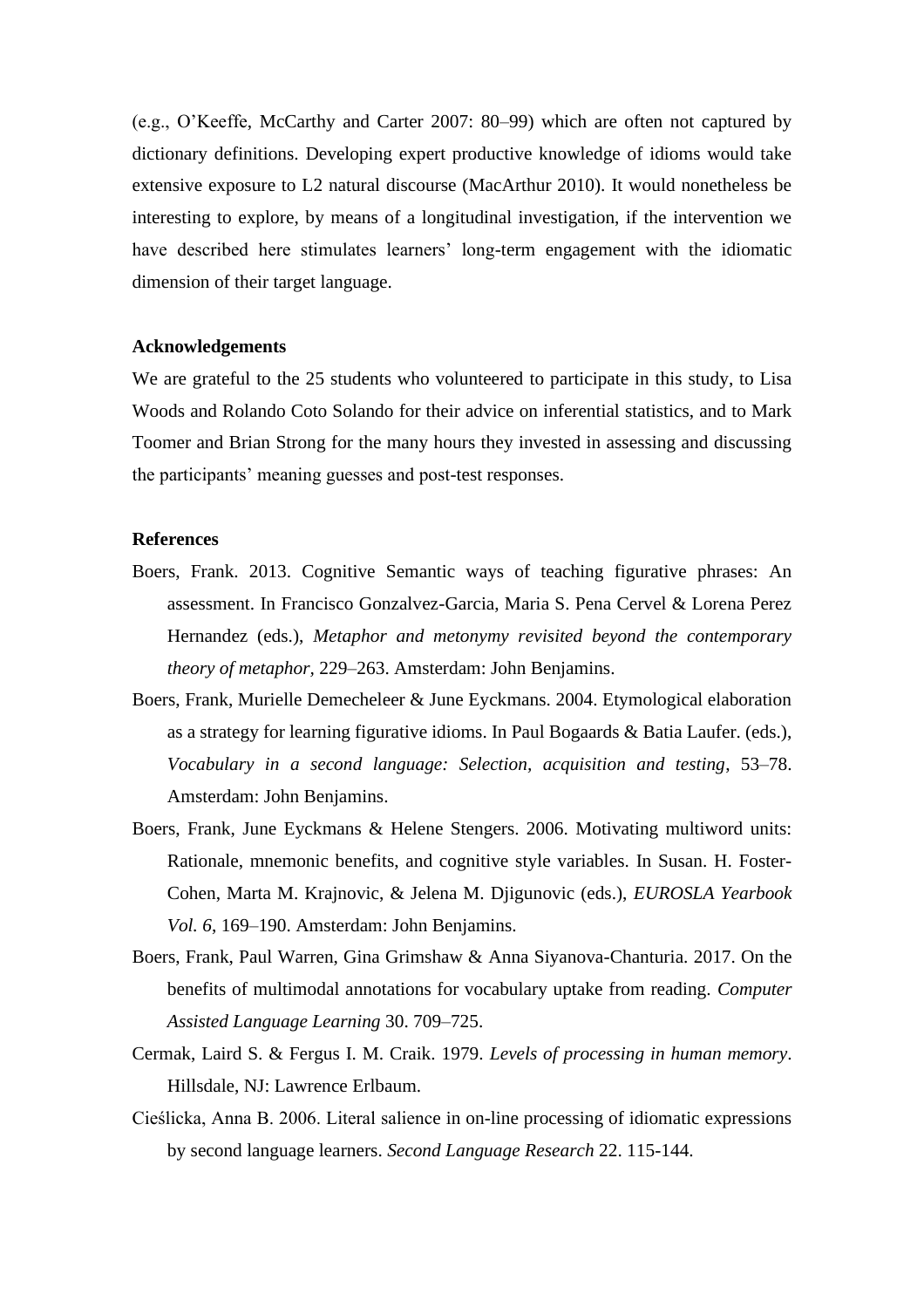- Christensen, Rune H. B. 2018. Ordinal regression models for ordinal data. R package version 2018.4-19. [http://www.cran.r-project.org/package=ordinal/.](http://www.cran.r-project.org/package=ordinal/)
- Elgort, Irina & Paul Warren. 2014. L2 vocabulary learning from reading: Explicit and tacit lexical knowledge and the role of learner and item variables. *Language Learning* 64. 365-414.
- Gibbs, Raymond W., Nandini P. Nayak & Cooper Cutting. 1989. How to kick the bucket and not decompose: Analyzability and idiom processing. *Journal of Memory and Language* 28. 576-593.
- Gu, Yongqi. 2003. Fine brush and freehand: The vocabulary learning art of two successful Chinese EFL learners. *TESOL Quarterly* 37. 73-104.
- Gu, Yongqi. 2013. Vocabulary learning strategies. In Carole A. Chapelle (ed.), *The encyclopedia of applied linguistics*. Oxford: Wiley-Blackwell.
- Hu, Ying H. & Yu Y. Fong. 2010. Obstacles to conceptual-metaphor guided L2 idiom interpretation. In Sabine De Knop, Frank Boers & Antoon De Rycker (eds.), *Fostering language teaching efficiency through Cognitive Linguistics*, 293-317. Berlin: Mouton de Gruyter.
- Lakoff, George & Mark Johnson. 1980. *Metaphors we live by*. Chicago, IL: University of Chicago Press.
- Liontas, John I. 2017. Why teach idioms? A challenge to the profession. *Iranian Journal of Language Teaching Research* 5(3): 5-25.
- MacArthur, Fiona. 2010. Metaphorical competence in EFL: Where are we and where should we be going? A view from the language classroom. *AILA Review* 23. 155- 173.
- O'Keeffe, Anne, Michael McCarthy & Ron Carter. 2007. *From corpus to classroom: Language use and language teaching*. Cambridge, UK: Cambridge University Press.
- Paivio, Allan. 1986. *Mental representations: A dual coding approach*. New York, NY: Oxford University Press.
- Piquer-Píriz, Ana M. (2008). Reasoning figuratively in early EFL: some implications for the development of vocabulary. In Frank Boers & Seth. Lindstromberg (Eds.), *Cognitive Linguistic Approaches to Teaching Vocabulary and Phraseology* (pp. 233–257). Berlin: Mouton de Gruyter.
- Robinson, Peter. 2013. Aptitude in second language acquisition. In Carole A. Chapelle (ed.), *The encyclopedia of applied linguistics*. Oxford: Wiley-Blackwell.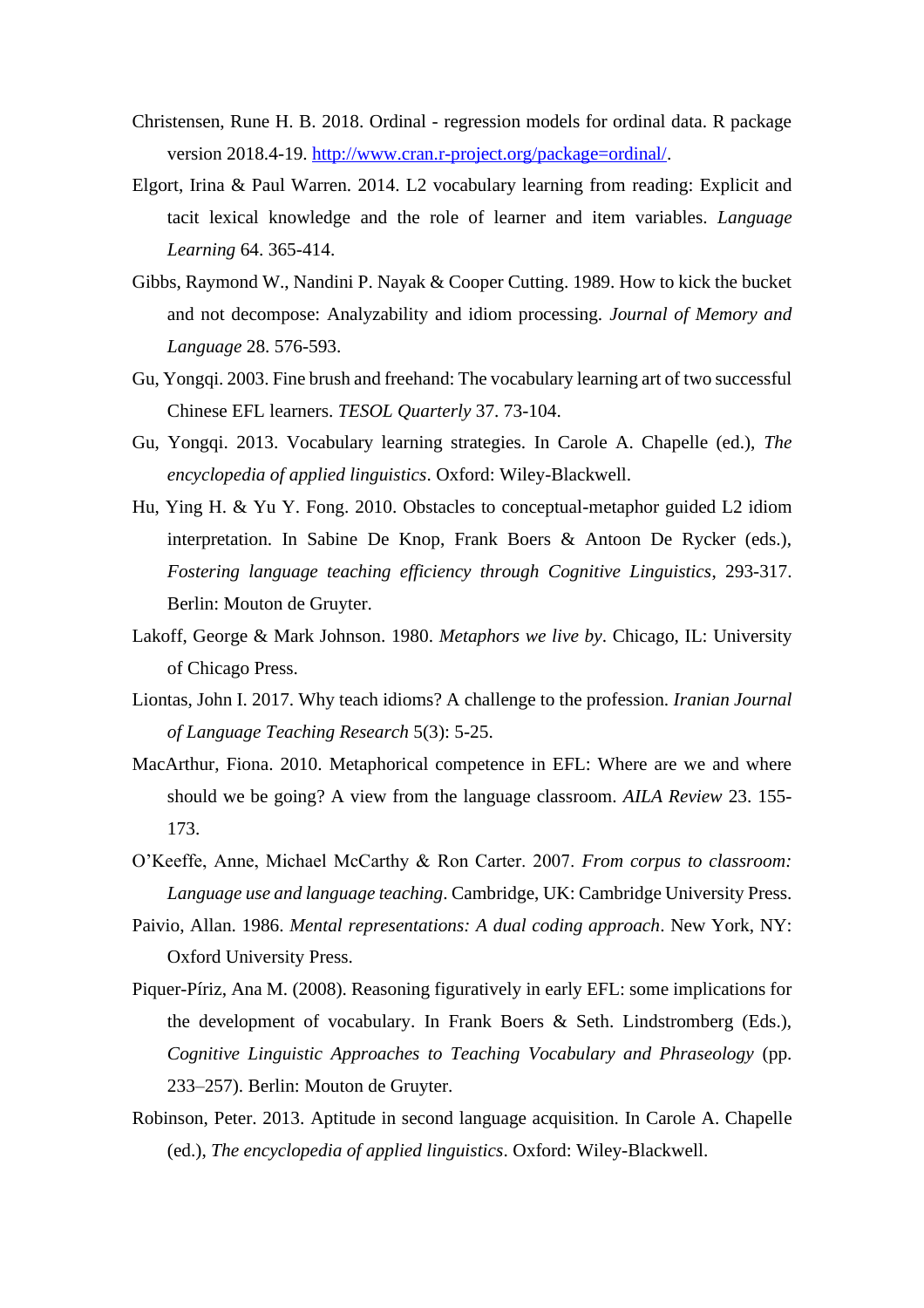- Siyanova-Chanturia, Anna, Kathy Conklin & Norbert Schmitt. 2011. Adding more fuel to the fire: An eye-tracking study of idiom processing by native and non-native speakers. *Second Language Research*, 27. 251−272.
- Skehan, Peter. 2015. Foreign language aptitude and its relationship with grammar: A critical overview. *Applied Linguistics* 36. 367-384.
- Steinel, Margarita. P., Jan, H. Hulstijn & Wolfgang Steinel. 2007. Second language idiom learning in a paired associate paradigm: Effects of direction of learning, direction of testing, idiom imageability, and idiom transparency. *Studies in Second Language Acquisition* 29. 449-484.
- Szczepaniak, Renata & Robert Lew. 2011. The role of imagery in dictionaries of idioms. *Applied Linguistics* 32. 323-347.